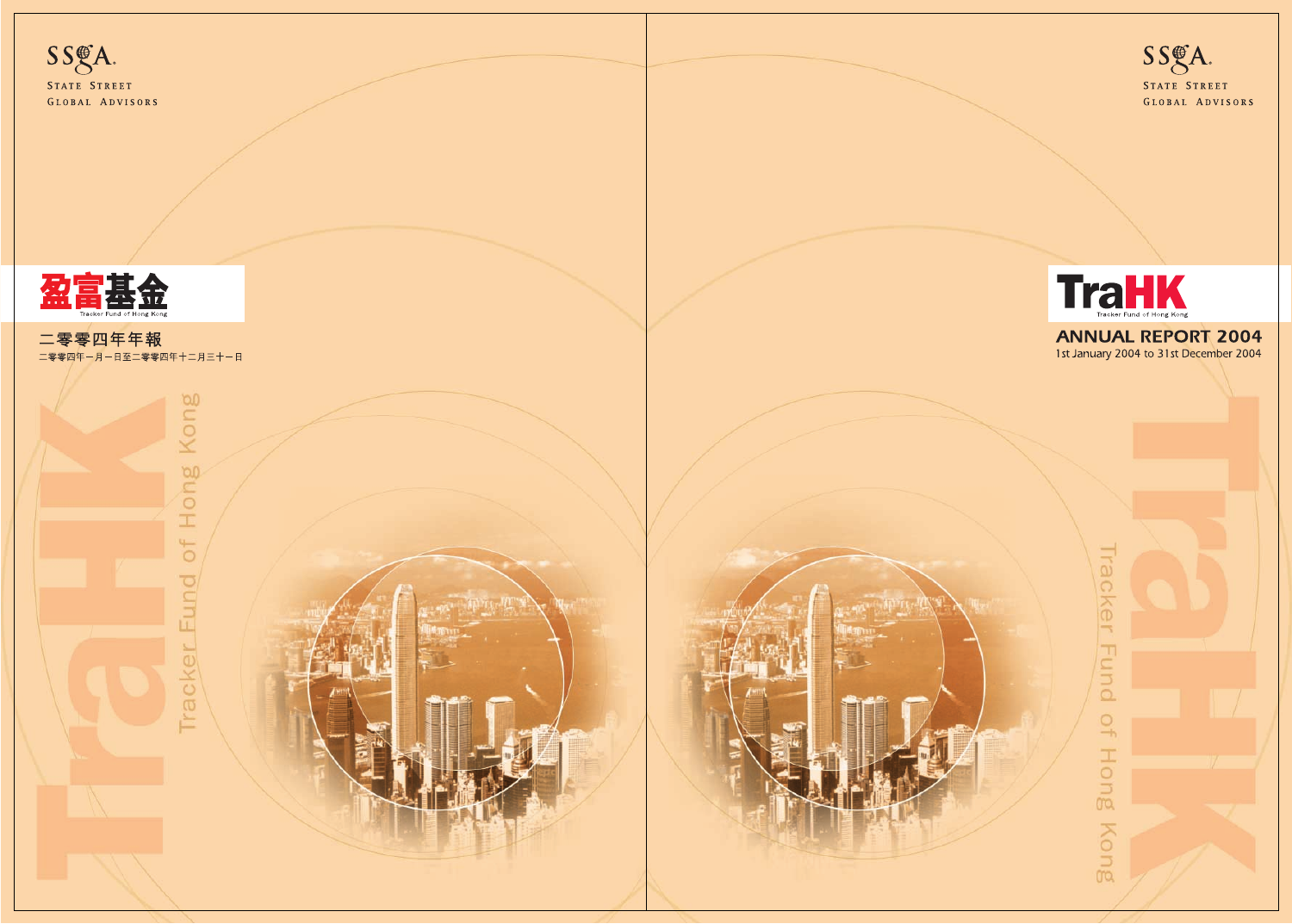1 Statement of responsibilities of the Manager and the Trustee

2 Report of the Trustee to the Unitholders

3 Report of the Auditors to the Trustee

4 Statement of operations

Contents

5 Statement of assets and liabilities

6 Statement of movements in capital account

7 Statement of cash flows

8 Statement of distributions

 $9 - 14$ Notes to the financial statements

15 - 16 Investment portfolio

17 Statement of movements in investment portfolio

18 Administration and management

19<br>Performance record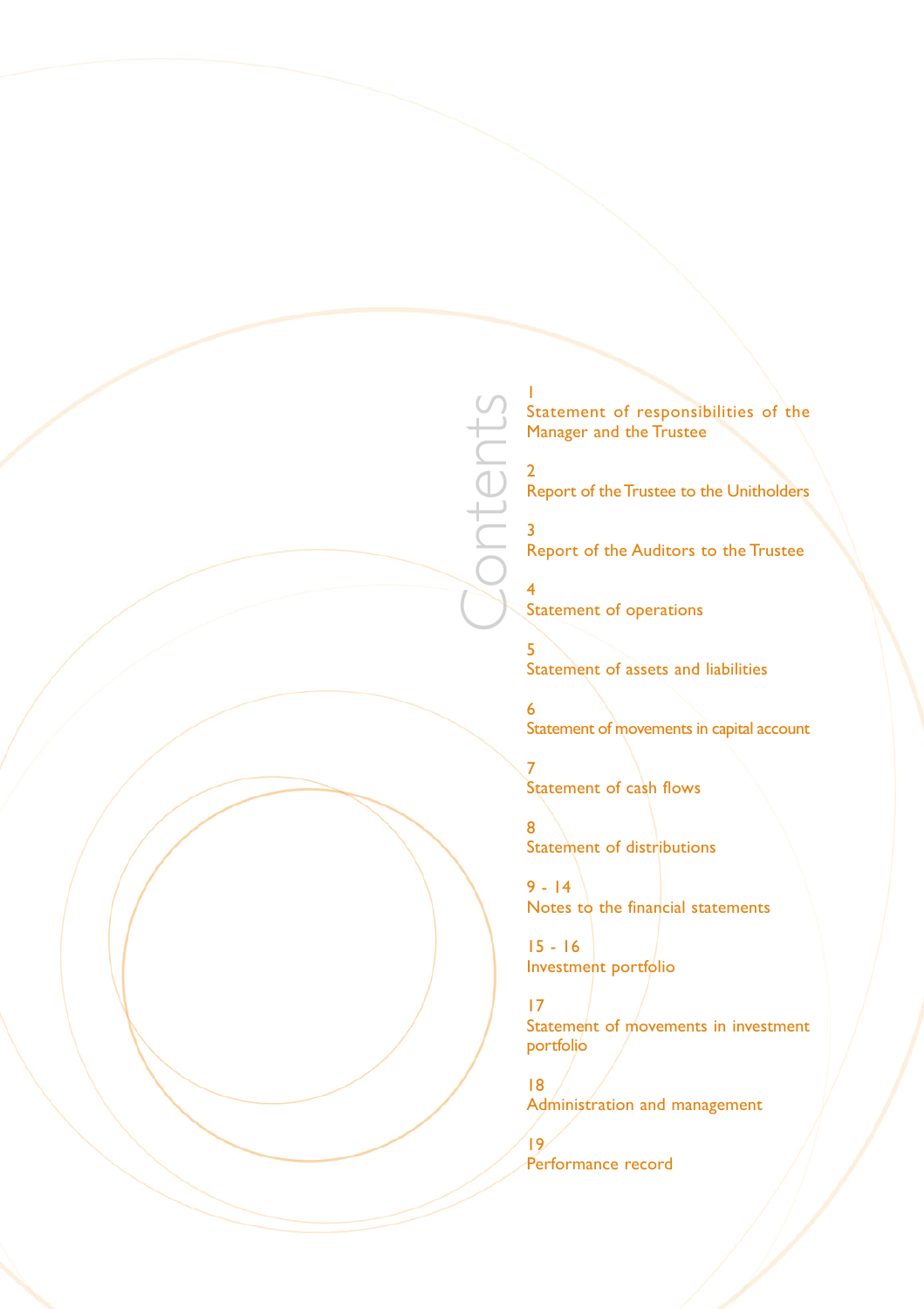### **STATEMENT OF RESPONSIBILITIES OF THE MANAGER AND THE TRUSTEE**

### **Manager's responsibilities**

The Manager of Tracker Fund of Hong Kong (the "Fund") is required by the Code on Unit Trusts and Mutual Funds established by the Securities & Futures Commission of Hong Kong (the "SFC Code") and the Trust Deed dated 23rd October 1999 (the "Trust Deed") to prepare financial statements for each annual accounting year which give a true and fair view of the financial position of the Fund at the end of that year and of the transactions for the year then ended. In preparing these financial statements the Manager is required to:

- select suitable accounting policies and then apply them consistently;
- make judgements and estimates that are prudent and reasonable; and
- prepare the financial statements on the basis that the Fund will continue in operation unless it is inappropriate to presume this.

The Manager is also required to manage the Fund in accordance with the Trust Deed and takes reasonable steps for the prevention and detection of fraud and other irregularities.

### **Trustee's responsibilities**

The Trustee of the Fund is required to:

- ensure that the Fund is managed by the Manager in accordance with the Trust Deed and that the investment and borrowing powers are complied with;
- satisfy itself that sufficient accounting and other records have been maintained;
- safeguard the property of the Fund and rights attaching thereto; and
- report to the Unitholders for each annual accounting year on the conduct of the Manager in the management of the Fund.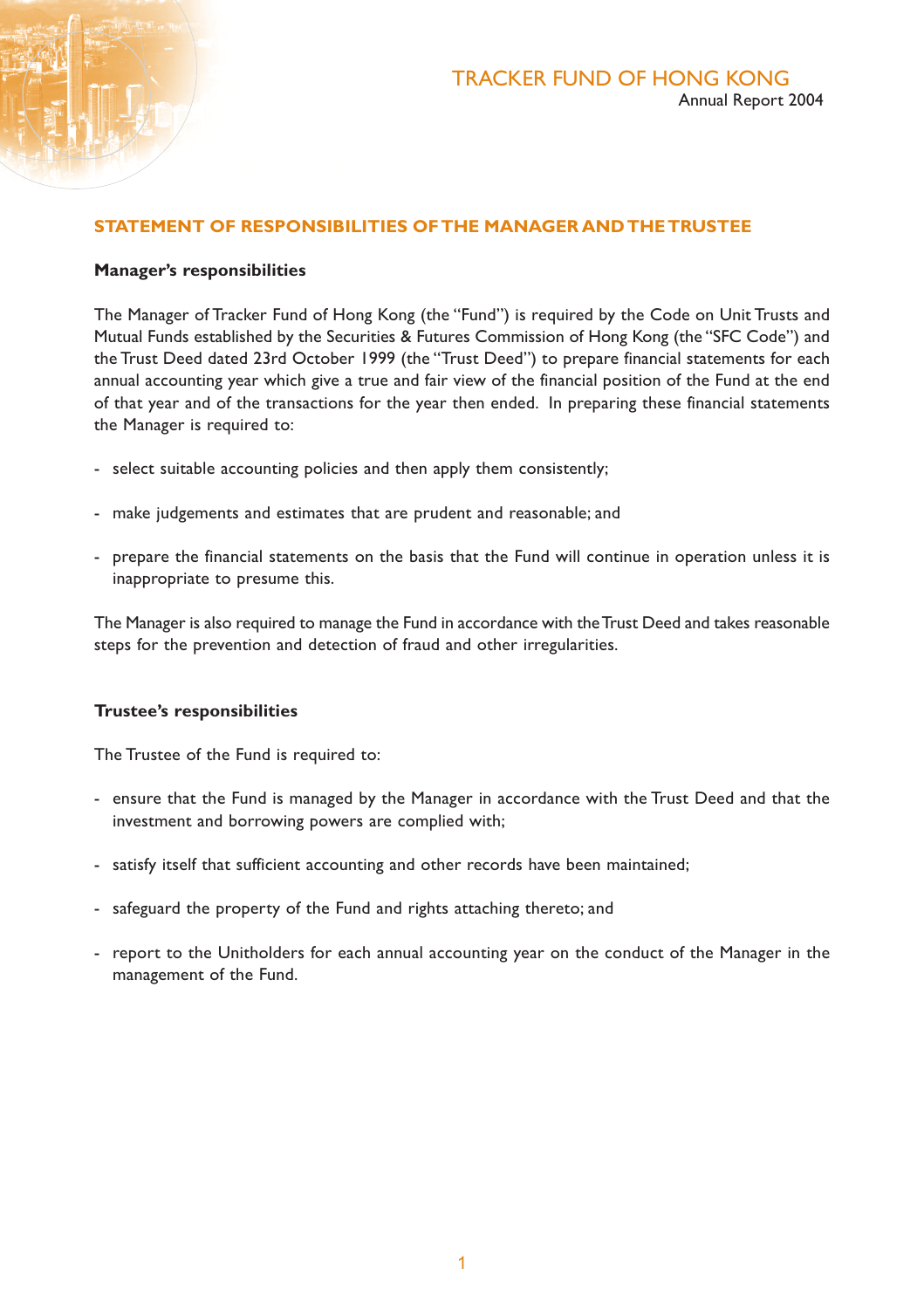

# **REPORT OF THE TRUSTEE TO THE UNITHOLDERS OF TRACKER FUND OF HONG KONG**

We hereby confirm that, in our opinion, the Manager of the Fund has, in all material respects, managed the Fund in accordance with the provisions of the Trust Deed for the year ended 31st December 2004.

**State Street Bank and Trust Company**

31st March 2005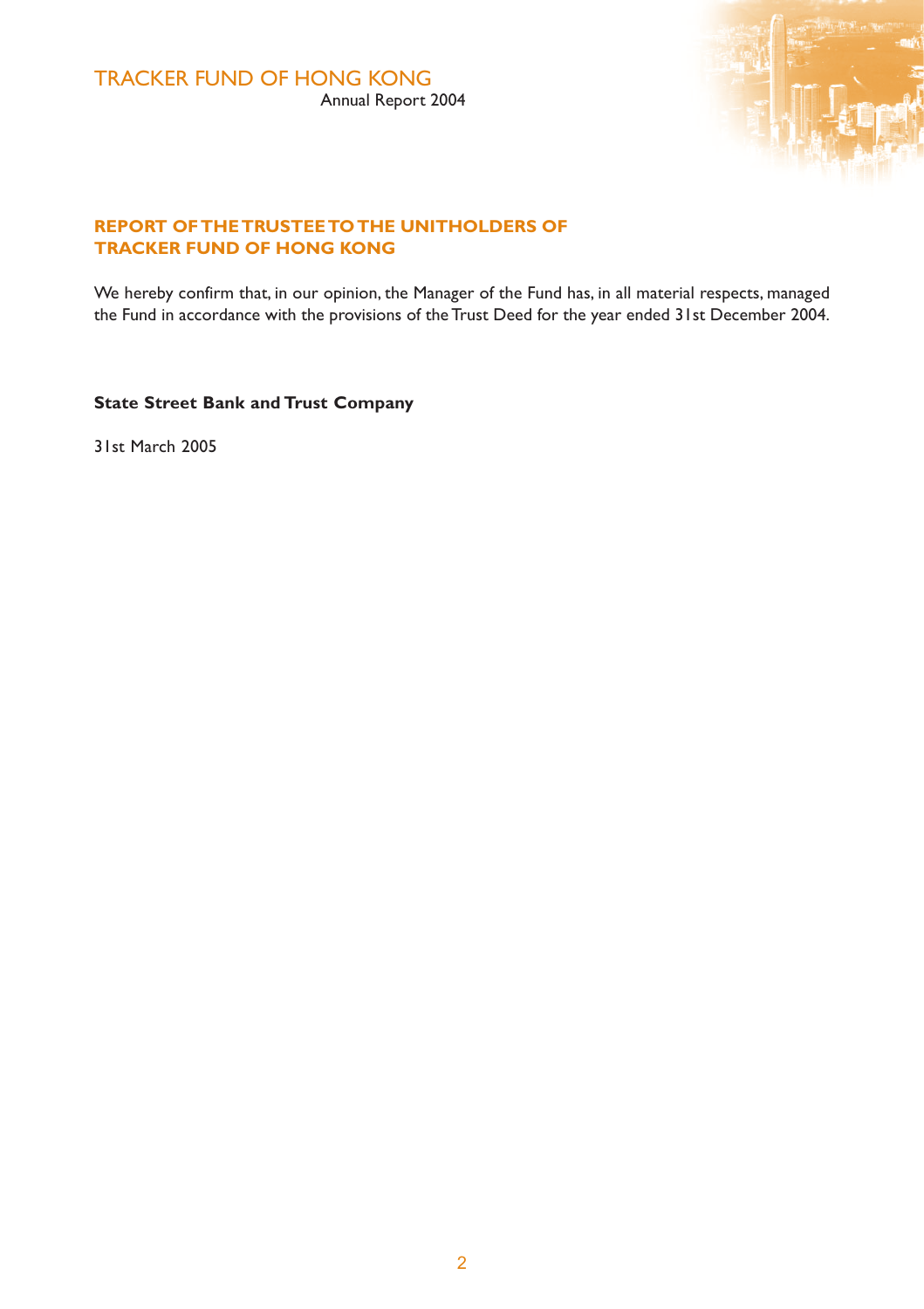### **REPORT OF THE AUDITORS TO THE TRUSTEE OF TRACKER FUND OF HONG KONG**

We have audited the financial statements on pages 4 to 14 which have been prepared in accordance with the relevant provisions of the Trust Deed dated 23rd October 1999, the Code on Unit Trusts and Mutual Funds established by the Securities & Futures Commission of Hong Kong (the "Code") and accounting principles generally accepted in Hong Kong.

### **Respective responsibilities of the Manager and the Auditors**

The Manager of the Fund is responsible for the preparation of financial statements which give a true and fair view. In preparing financial statements which give a true and fair view it is fundamental that appropriate accounting policies are selected and applied consistently. In addition, the Code requires the financial statements of the Fund to contain the minimum disclosures set out in the Code.

It is our responsibility to form an independent opinion, based on our audit, on those financial statements and to report our opinion solely to you, as a body, and for no other purpose. We do not assume responsibility towards or accept liability to any other person for the contents of this report.

### **Basis of opinion**

We conducted our audit in accordance with Statements of Auditing Standards issued by the Hong Kong Institute of Certified Public Accountants. An audit includes examination, on a test basis, of evidence relevant to the amounts and disclosures in the financial statements. It also includes an assessment of the significant estimates and judgments made by the Manager in the preparation of the financial statements, and of whether the accounting policies are appropriate to the Fund's circumstances, consistently applied and adequately disclosed.

We planned and performed our audit so as to obtain all the information and explanations which we considered necessary in order to provide us with sufficient evidence to give reasonable assurance as to whether the financial statements are free from material misstatement. In forming our opinion we also evaluated the overall adequacy of the presentation of information in the financial statements. We believe that our audit provides a reasonable basis for our opinion.

### **Opinion**

In our opinion the financial statements of the Fund have been properly prepared in accordance with the relevant provisions of the Trust Deed dated 23rd October 1999, and the Code and give a true and fair view of the disposition of the Fund at 31st December 2004 and of its transactions and cash flows for the year then ended.

**PricewaterhouseCoopers**

*Certified Public Accountants*

Hong Kong, 31st March 2005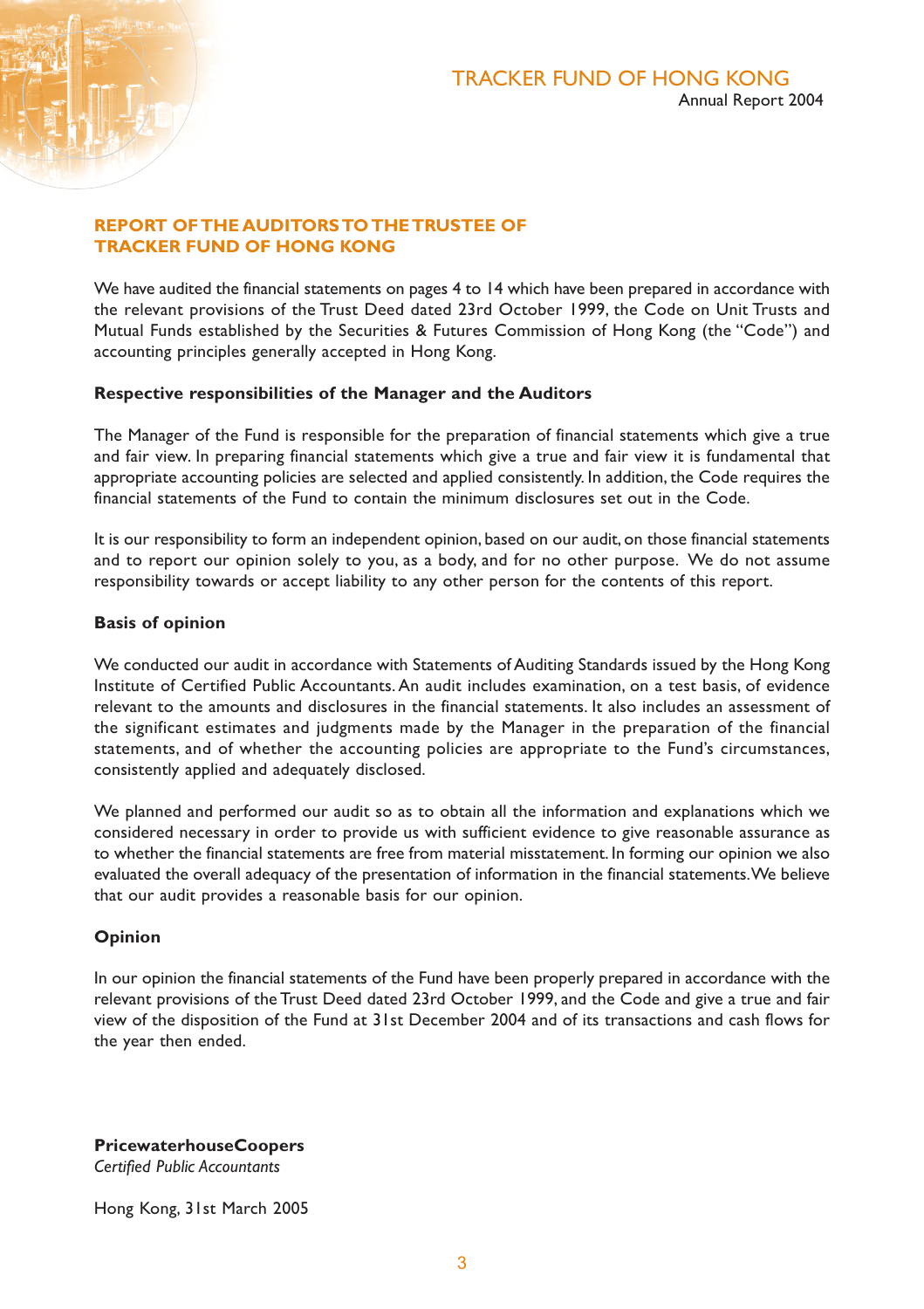# TRACKER FUND OF HONG KONG

Annual Report 2004



# **STATEMENT OF OPERATIONS**

# **For the year ended 31st December 2004**

|                                                                                                                                                                                                                                                                | Note                                 | 2004<br><b>HKS</b>                                                                                                                            | 2003<br><b>HKS</b>                                                                                                                                     |
|----------------------------------------------------------------------------------------------------------------------------------------------------------------------------------------------------------------------------------------------------------------|--------------------------------------|-----------------------------------------------------------------------------------------------------------------------------------------------|--------------------------------------------------------------------------------------------------------------------------------------------------------|
| Income                                                                                                                                                                                                                                                         |                                      |                                                                                                                                               |                                                                                                                                                        |
| <b>Dividends</b><br>Transaction fee<br>Bank interest<br>Other income<br>Expenses                                                                                                                                                                               | 3(a)<br>7(c)<br>3(b)                 | 978,332,840<br>240.000<br>309,753<br>8,096,602<br>986.979.195                                                                                 | 1,059,557,399<br>360.000<br>1,184,221<br>9,272,265<br>1,070,373,885                                                                                    |
| Management fee<br>Trustee fee<br>Index license fee<br>Registrar fee<br>Publication and printing expenses<br>Amortisation of set-up costs<br>Conversion agent fee<br>Audit fee<br>Bank charges<br>Legal and other professional fees<br>Other operating expenses | 7(a)<br>7(b)<br>8(c)<br>8(a)<br>8(b) | (13,781,293)<br>(13,781,293)<br>(4,353,949)<br>(2,665,961)<br>(2,099,948)<br>(468, 388)<br>(428,000)<br>(104,000)<br>(28, 133)<br>(1,265,339) | (11,729,677)<br>(11,729,677)<br>(3,708,775)<br>(2,981,708)<br>(2,055,718)<br>(542,500)<br>(468,000)<br>(100,000)<br>(62,078)<br>(9,138)<br>(1,096,823) |
| Dividend equivalent amount on units issued<br>Dividend equivalent amount on units redeemed                                                                                                                                                                     |                                      | (38,976,304)<br>2,715,692<br>(9,637,718)<br>(45,898,330)                                                                                      | (34, 484, 094)<br>3,261,280<br>(25, 332, 313)<br>(56, 555, 127)                                                                                        |
| Net income available for distribution<br>Amount transferred to the statement of distributions                                                                                                                                                                  |                                      | 941.080.865<br>(941,080,865)                                                                                                                  | 1,013,818,758<br>(1, 013, 818, 758)                                                                                                                    |
| Net investment gain/(loss)                                                                                                                                                                                                                                     |                                      |                                                                                                                                               |                                                                                                                                                        |
| Realised gain/(loss) on sale of investments<br>Net change in unrealised gain/loss on revaluation of<br>investments                                                                                                                                             |                                      | 341,529,682<br>3,331,956,793<br>3,673,486,475                                                                                                 | (538, 460, 843)<br>8,218,267,578<br>7,679,806,735                                                                                                      |
| Net income for the year (excluding amount transferred to<br>the statement of distributions)<br>Amount transferred to the capital account                                                                                                                       |                                      | 3,673,486,475<br>(3,673,486,475)                                                                                                              | 7,679,806,735<br>(7,679,806,735)                                                                                                                       |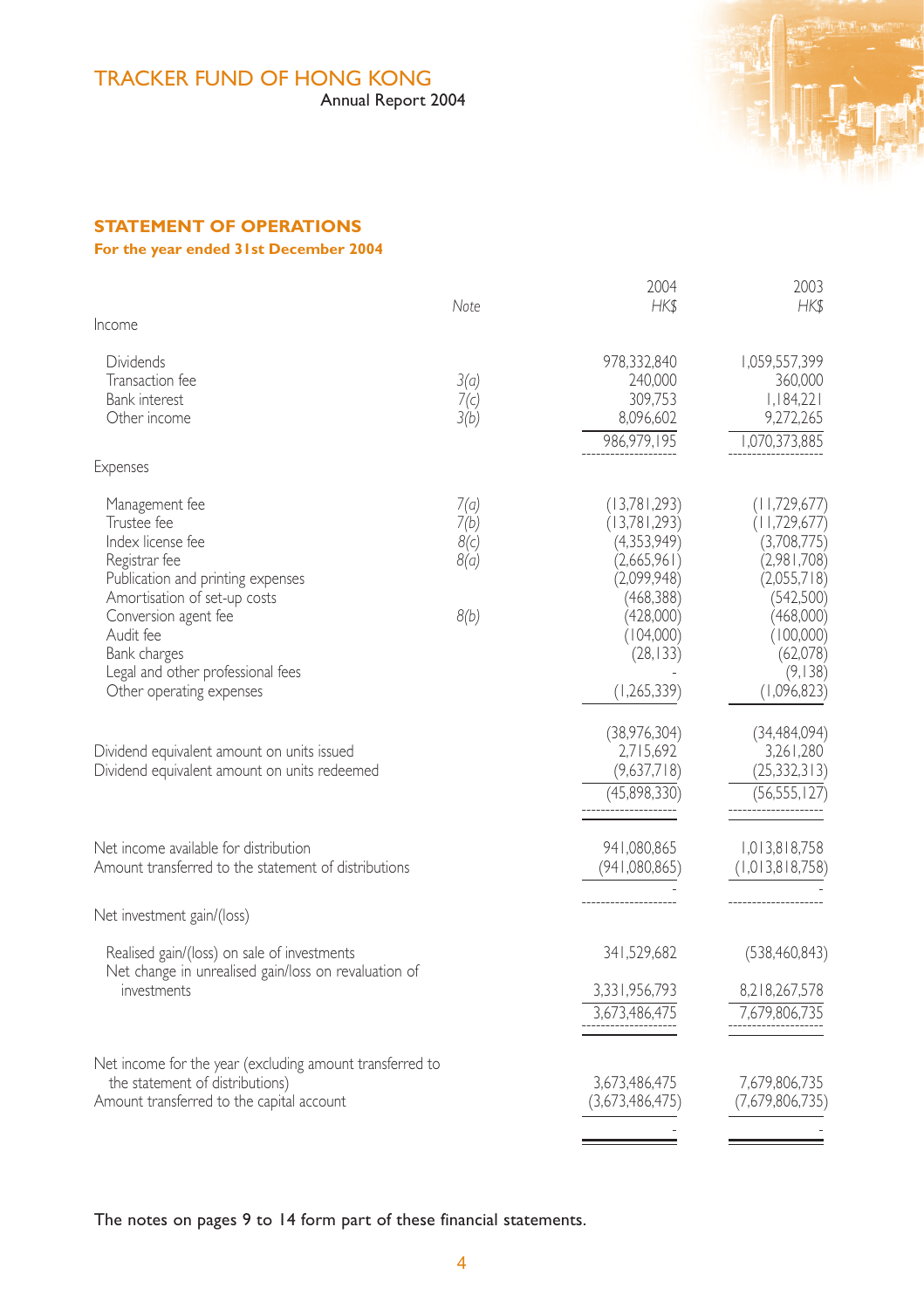

# **STATEMENT OF ASSETS AND LIABILITIES**

**As at 31st December 2004**

|                                                                                                                                                                             |                | 2004                                                                    | 2003                                                                               |
|-----------------------------------------------------------------------------------------------------------------------------------------------------------------------------|----------------|-------------------------------------------------------------------------|------------------------------------------------------------------------------------|
| Assets                                                                                                                                                                      | Note           | <b>HKS</b>                                                              | <b>HKS</b>                                                                         |
| Investments<br>Set-up costs<br>Dividends receivable<br>Other accounts receivable and prepayments<br><b>Bank balances</b><br>Total assets                                    | 7(c)           | 30,573,715,525<br>96,838,223<br>169,396<br>61,533,682<br>30,732,256,826 | 27,714,821,303<br>468,388<br>93,734,836<br>154,566<br>56,339,632<br>27,865,518,725 |
| Liabilities                                                                                                                                                                 |                |                                                                         |                                                                                    |
| Trustee fee payable<br>Management fee payable<br>Index license fee payable<br>Registrar fee payable<br>Other accounts payable and accruals<br>Amounts payable on redemption |                | 3,592,032<br>3,592,032<br>1,138,631<br>211,500<br>938,313               | 3,433,284<br>3,433,284<br>1,081,415<br>468,435<br>1,398,873<br>1,278,830           |
| <b>Total liabilities</b>                                                                                                                                                    |                | 9,472,508                                                               | 11,094,121                                                                         |
| Net assets                                                                                                                                                                  |                | 30,722,784,318                                                          | 27,854,424,604                                                                     |
| Financed by:                                                                                                                                                                |                |                                                                         |                                                                                    |
| Capital account                                                                                                                                                             |                | 30,722,784,318                                                          | 27,854,424,604                                                                     |
| Units in issue                                                                                                                                                              | $\overline{4}$ | 2,140,992,500                                                           | 2,195,992,500                                                                      |
| Net asset value per unit                                                                                                                                                    |                | 14.35                                                                   | 12.68                                                                              |
| Net asset value per Creation Unit<br>(1 Creation Unit is equivalent to 1,000,000 units)                                                                                     |                | 14,349,786                                                              | 12,684,208                                                                         |

Approved by the Trustee and the Manager on 31st March 2005

State Street Bank and Trust Company State Street Global Advisors Asia Limited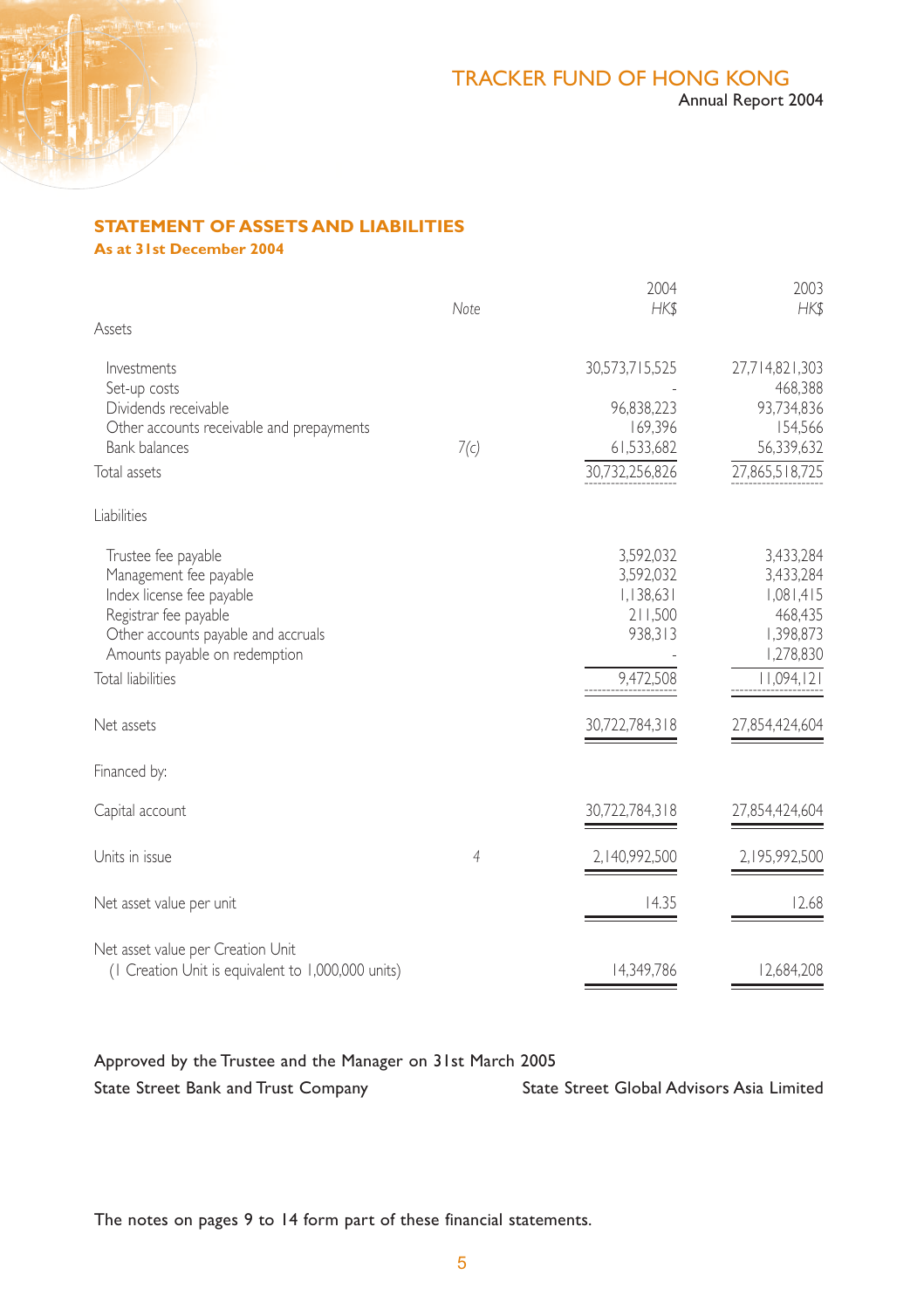# TRACKER FUND OF HONG KONG

Annual Report 2004



# **STATEMENT OF MOVEMENTS IN CAPITAL ACCOUNT**

**For the year ended 31st December 2004**

|                                                                                                                               | Note | 2004<br><b>HKS</b> | 2003<br><b>HKS</b> |
|-------------------------------------------------------------------------------------------------------------------------------|------|--------------------|--------------------|
| Balance at the beginning of the year                                                                                          |      | 27,854,424,604     | 23,675,137,120     |
| In-kind payments on redemption of units (excluding<br>dividend equivalent amount and further cash amount)                     | 9    | (1,541,439,627)    | (3,813,707,606)    |
| In-kind proceeds on issue of units (excluding<br>dividend equivalent amount and further cash amount)                          | 9    | 727.707.495        | 261.166.401        |
| Net further cash amount received/(paid) on issue and<br>redemption of units                                                   |      | 1,356              | (9,879)            |
|                                                                                                                               |      | 27.040.693.828     | 20, 122, 586, 036  |
| Amount transferred from the statement of operations<br>(excluding of amount transferred to the statement of<br>distributions) |      | 3,673,486,475      | 7,679,806,735      |
| Amount transferred from the statement of distributions                                                                        |      | 8,604,015          | 52,031,833         |
| Balance at the end of the year                                                                                                |      | 30,722,784,318     | 27,854,424,604     |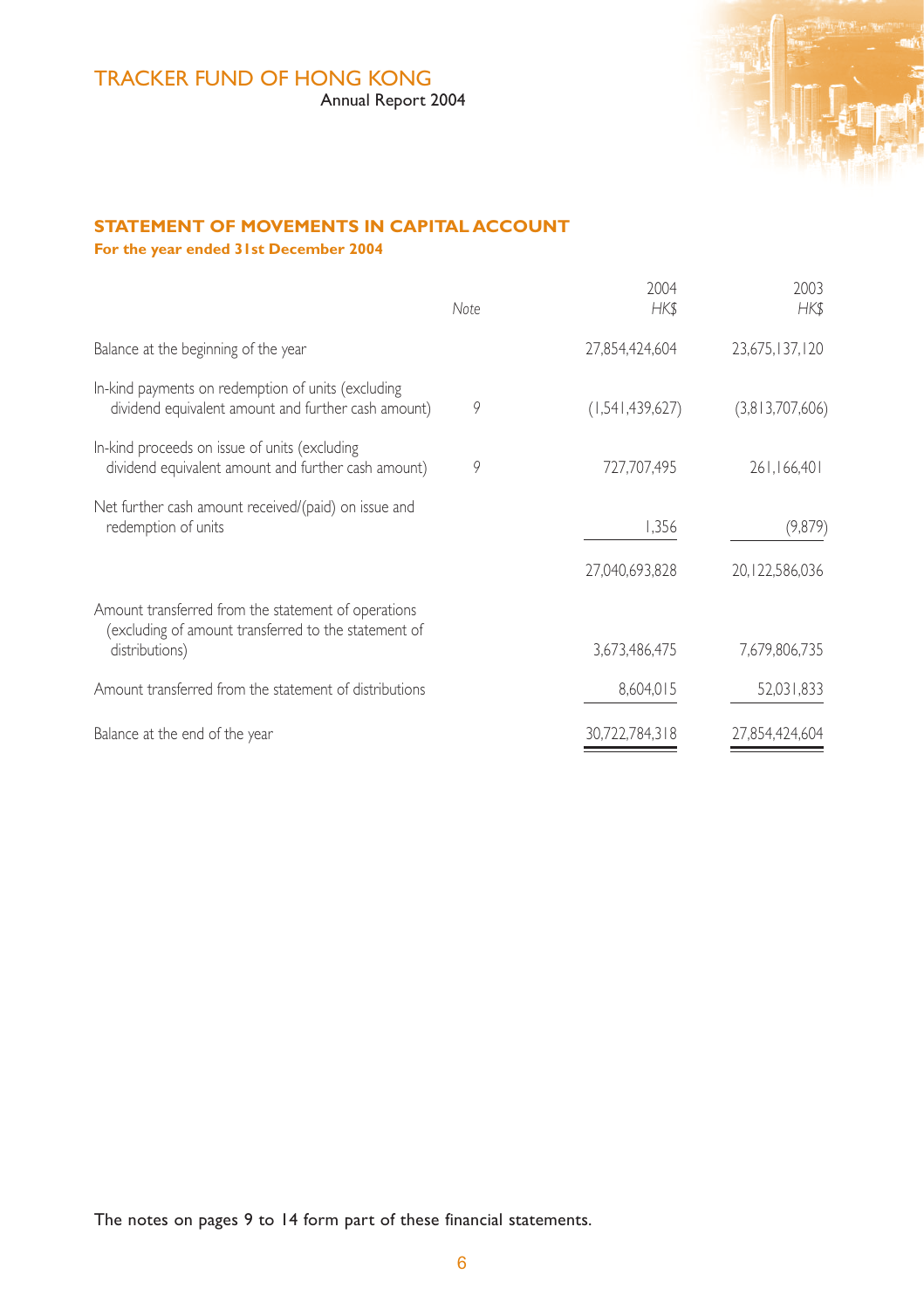

# **STATEMENT OF CASH FLOWS**

**For the year ended 31st December 2004**

|                                                                                                                                                                                                                                                                                                                                                                                                                                                 | Note   | 2004<br>HK\$                                                                                                                                                                                     | 2003<br>HK\$                                                                                                                                                                                              |
|-------------------------------------------------------------------------------------------------------------------------------------------------------------------------------------------------------------------------------------------------------------------------------------------------------------------------------------------------------------------------------------------------------------------------------------------------|--------|--------------------------------------------------------------------------------------------------------------------------------------------------------------------------------------------------|-----------------------------------------------------------------------------------------------------------------------------------------------------------------------------------------------------------|
| Operating activities                                                                                                                                                                                                                                                                                                                                                                                                                            |        |                                                                                                                                                                                                  |                                                                                                                                                                                                           |
| Dividends received<br>Bank interest received<br>Transaction fee received<br>Other income received<br>Management fee paid<br>Trustee fee paid<br>Index license fee paid<br>Registrar fee paid<br>Publication and printing expenses paid<br>Conversion agent fee paid<br>Bank charges paid<br>Other operating expenses paid<br>Dividend equivalent amount received on creation of units<br>Dividend equivalent amount paid on redemption of units |        | 975,229,453<br>309,669<br>180,000<br>8,096,602<br>(13,622,545)<br>(13,622,545)<br>(4,296,733)<br>(2,922,896)<br>(2,315,031)<br>(432,000)<br>(27,754)<br>(1,565,942)<br>2,715,692<br>(10,916,635) | 811,479,863<br>1,187,566<br>450,000<br>9,272,265<br>(11, 425, 426)<br>(11, 425, 426)<br>(3,607,357)<br>(2,774,373)<br>(2,015,542)<br>(492,000)<br>(79, 297)<br>(1,355,860)<br>3,261,280<br>(25, 103, 192) |
| Net cash inflow from operating activities                                                                                                                                                                                                                                                                                                                                                                                                       | 6      | 936,809,335                                                                                                                                                                                      | 767,372,501                                                                                                                                                                                               |
| Investing activities                                                                                                                                                                                                                                                                                                                                                                                                                            |        |                                                                                                                                                                                                  |                                                                                                                                                                                                           |
| Purchase of investments<br>Sale of investments                                                                                                                                                                                                                                                                                                                                                                                                  | 9<br>9 | (478,540,483)<br>479.400.605                                                                                                                                                                     | (1, 114, 796, 587)<br>1,271,694,419                                                                                                                                                                       |
| Net cash inflow from investing activities                                                                                                                                                                                                                                                                                                                                                                                                       |        | 860, 122                                                                                                                                                                                         | 156,897,832                                                                                                                                                                                               |
| Financing                                                                                                                                                                                                                                                                                                                                                                                                                                       |        |                                                                                                                                                                                                  |                                                                                                                                                                                                           |
| Net further cash amount received/(paid) on issue and<br>redemption of units<br>Interim distribution paid<br>Final distribution paid                                                                                                                                                                                                                                                                                                             |        | 1.443<br>(377, 228, 725)<br>(555, 248, 125)                                                                                                                                                      | (12,410)<br>(448,968,575)<br>(512,818,350)                                                                                                                                                                |
| Net cash outflow from financing                                                                                                                                                                                                                                                                                                                                                                                                                 |        | (932, 475, 407)                                                                                                                                                                                  | (961, 799, 335)                                                                                                                                                                                           |
| Increase/(decrease) in cash and cash equivalents                                                                                                                                                                                                                                                                                                                                                                                                |        | 5,194,050                                                                                                                                                                                        | (37,529,002)                                                                                                                                                                                              |
| Cash and cash equivalents as at 1st January                                                                                                                                                                                                                                                                                                                                                                                                     |        | 56,339,632                                                                                                                                                                                       | 93,868,634                                                                                                                                                                                                |
| Cash and cash equivalents as at 31st December                                                                                                                                                                                                                                                                                                                                                                                                   |        | 61,533,682                                                                                                                                                                                       | 56,339,632                                                                                                                                                                                                |

Please refer to note 9 on page 13 for details of major non-cash transactions. The notes on pages 9 to 14 form part of these financial statements.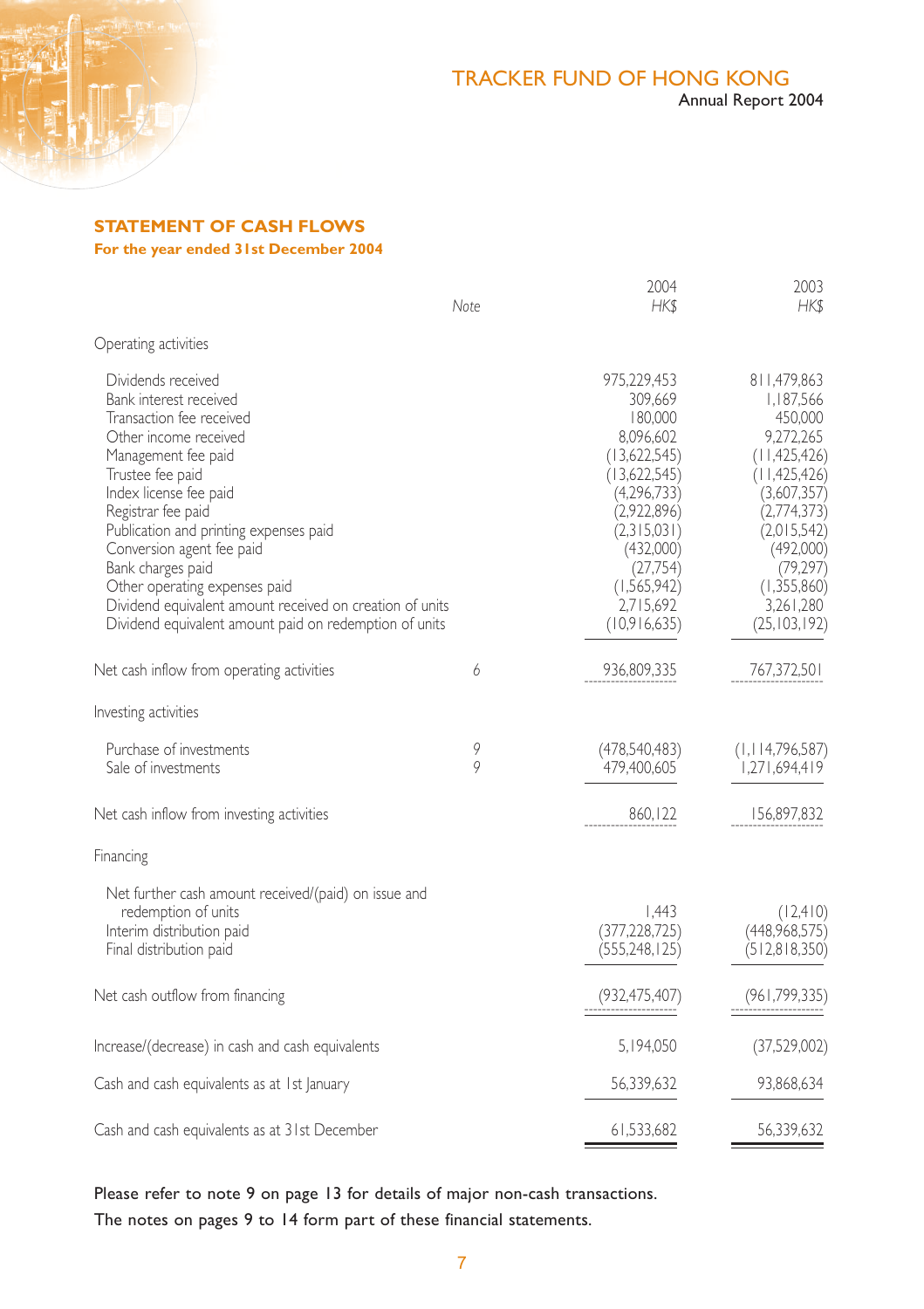# TRACKER FUND OF HONG KONG

Annual Report 2004



# **STATEMENT OF DISTRIBUTIONS For the year ended 31st December 2004**

|                                                              | 2004<br><b>HKS</b> | 2003<br><b>HKS</b> |
|--------------------------------------------------------------|--------------------|--------------------|
| Amount transferred from the statement of operations          | 941.080.865        | 1.013.818.758      |
| Interim distribution                                         |                    |                    |
| - HK\$0.19 on 2,362,992,500 units paid on 23rd May 2003      |                    | (448,968,575)      |
| - HK\$0.17 on 2,218,992,500 units paid on 24th May 2004      | (377, 228, 725)    |                    |
| Final distribution                                           |                    |                    |
| - HK\$0.22 on 2,330,992,500 units paid on 24th November 2003 |                    | (512,818,350)      |
| - HK\$0.25 on 2,220,992,500 units paid on 22nd November 2004 | (555, 248, 125)    |                    |
| Amount transferred to the capital account                    | 8.604.015          | 52.031.833         |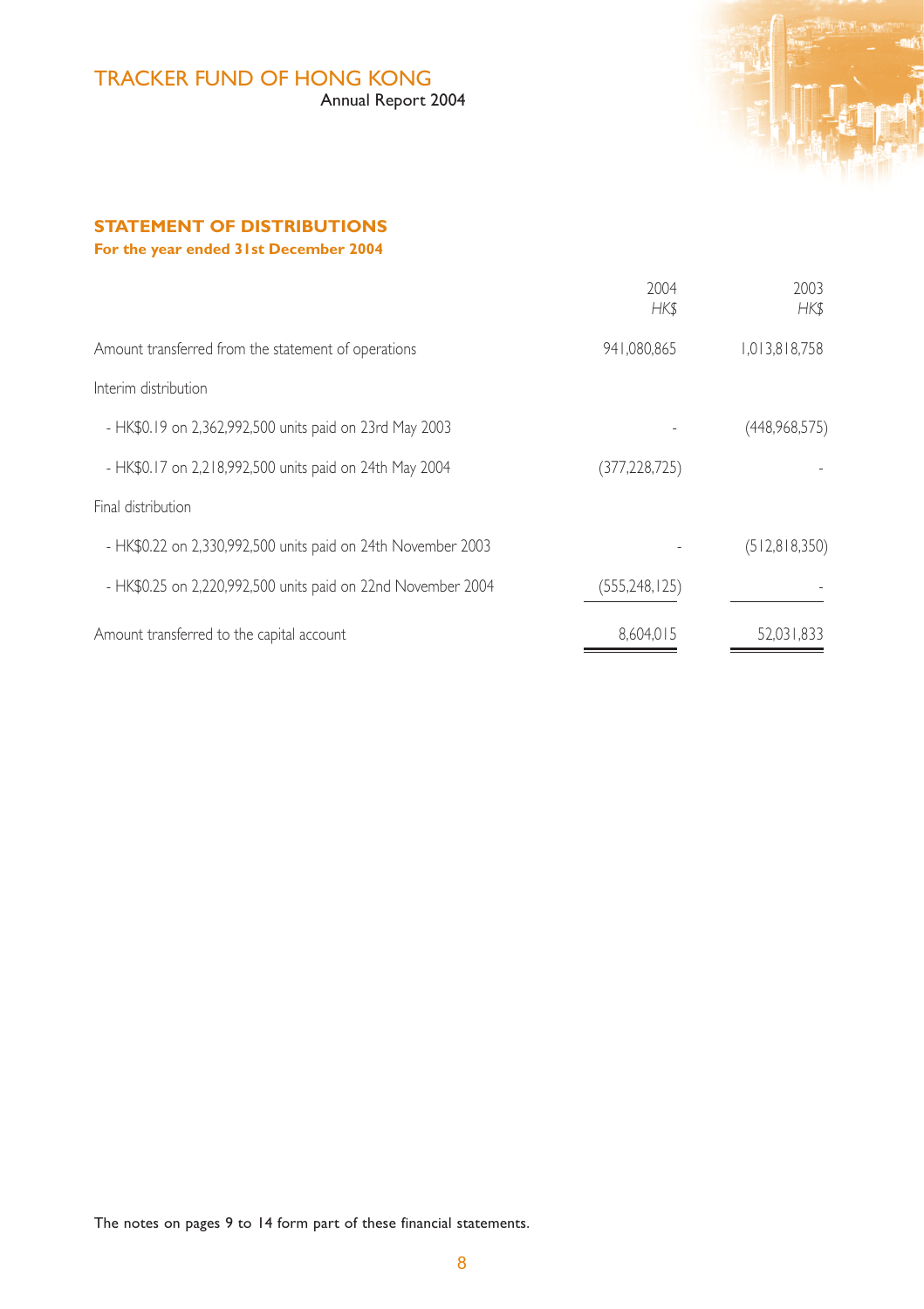

### **NOTES TO THE FINANCIAL STATEMENTS**

#### **1 The Fund**

Tracker Fund of Hong Kong (the "Fund") is a unit trust which is governed by its Trust Deed dated on 23rd October 1999 (the "Trust Deed"). The Fund is authorised by the Securities & Futures Commission of Hong Kong under Section 104(1) of the Hong Kong Securities and Futures Ordinance. The Fund is also listed on the Stock Exchange of Hong Kong Limited (a subsidiary of The Hong Kong Exchanges and Clearing Limited).

The Fund's objective is to provide investment results that closely correspond to the performance of the Hang Seng Index (the "Index").

#### **2 Principal accounting policies**

The principal accounting policies adopted in the preparation of these financial statements are set out below:

#### **(a) Basis of preparation**

The financial statements have been prepared in accordance with accounting principles generally accepted in Hong Kong and comply with accounting standards issued by the Hong Kong Institute of Certified Public Accountants. The financial statements are prepared under the historical cost convention as modified by the revaluation of investments.

#### **(b) Investments**

Investments with prices quoted, listed or normally dealt in on the Stock Exchange of Hong Kong Limited (the "Stock Exchange") are stated at the Stock Exchange's nominal closing prices. Investments for which prices may not be available at any relevant time on the Stock Exchange or for which the Stock Exchange's nominal closing price is not considered to provide a fair value of the relevant investment by the Manager are stated at the value certified by an Approved Broker, or other professional person as may be appointed for that purpose by the Manager with the approval of the Trustee and the Supervisory Committee.

Purchases and sales of investments are accounted for on a trade date basis.

Realised gains and losses on sale of investments and unrealised gains and losses on revaluation of investments are dealt with in the statement of operations.

#### **(c) Income**

Dividend income on equity securities is recorded on the ex-dividend date. Dividend income on equity securities where no ex-dividend date is quoted are accounted for when the Fund's right to receive payment is established.

Bank interest and other income are recognised on an accruals basis.

#### **(d) Expenses**

All expenses are accounted for on an accruals basis.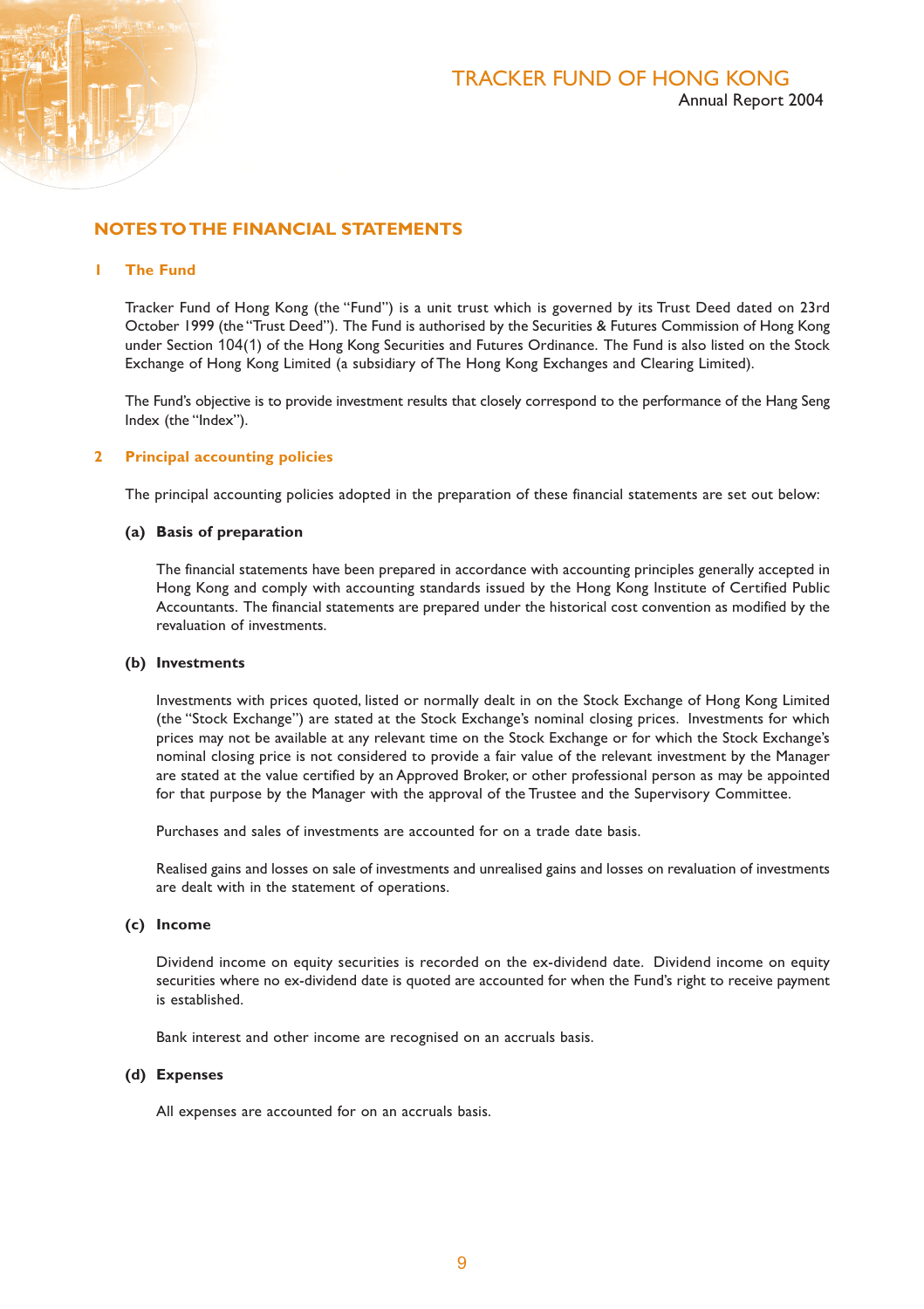

### **NOTES TO THE FINANCIAL STATEMENTS (Continued)**

#### **2 Principal accounting policies (continued)**

#### **(e) Dividend equivalent amount**

Dividend equivalent amount represents the amount included in the issue price or redemption proceeds (as the case may be) of the units issued or redeemed, representing the net undistributed dividends and other income received and held or receivable by the Fund.

#### **(f) Further cash amount**

Further cash amount represents the amount included in the issue price or redemption proceeds (as the case may be) of the units issued or redeemed, representing the difference between the net asset value per Creation Unit as calculated by the Manager as of that date, and the value of the Index Basket (based on the nominal closing prices as of that date) and the dividend equivalent amount per Creation Unit.

#### **(g) Cash and cash equivalents**

For the purpose of the cash flow statement, cash and cash equivalents comprise bank balances.

#### **(h) Set-up costs**

Set-up costs borne by the Fund are amortised over a period of the first five years of the Fund. This amortisation is finished within the year of 2004.

#### **3 Income**

#### **(a) Transaction fee**

For each application for the creation of units or for the redemption of units, the Fund is entitled to receive a transaction fee of HK\$30,000 per application.

#### **(b) Other income**

Other income represents registrar charges levied on Unitholders (other than HKSCC Nominees) who hold units registered in their own names as at each Record Date for the relevant distribution. Currently, these charges amount to HK\$80 per year per Unitholder. Such charges are deducted on a half-yearly basis from the half-yearly distributions payable to the relevant Unitholders.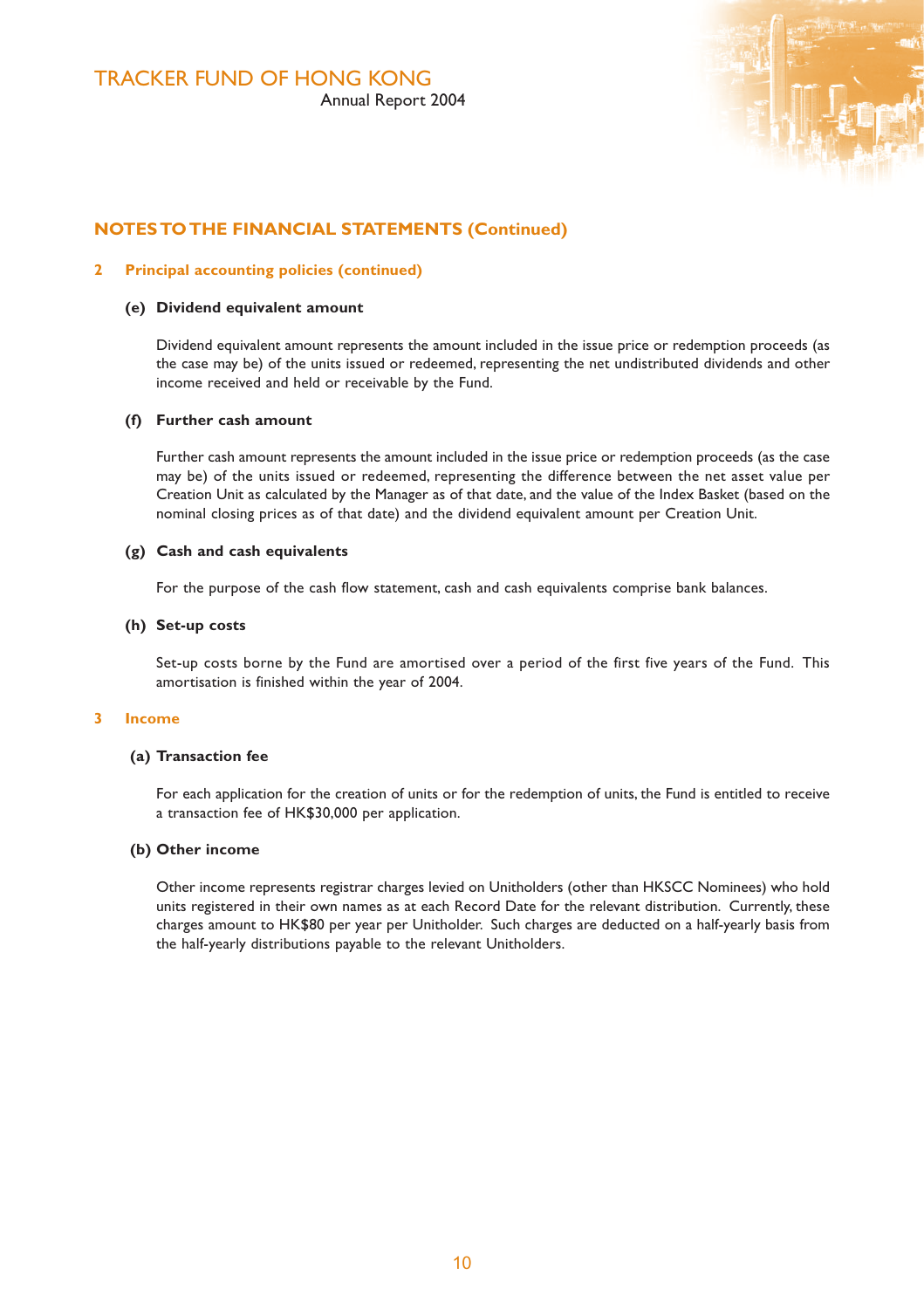

# **NOTES TO THE FINANCIAL STATEMENTS (Continued)**

#### **4 Units in issue**

|                                                       |                             | Number of units             |  |
|-------------------------------------------------------|-----------------------------|-----------------------------|--|
|                                                       | 2004                        | 2003                        |  |
| Units in issue at the beginning of the year           | 2.195.992.500               | 2.522.992.500               |  |
| Issue of units in-kind<br>Redemption of units in-kind | 58.000.000<br>(113,000,000) | 28,000,000<br>(355,000,000) |  |
| Units in issue at the end of the year                 | 2, 140, 992, 500            | 2,195,992,500               |  |

#### **5 Taxation**

No provision for Hong Kong profits tax has been made as the interest, dividend income and realised gains on disposal of investments of the Fund are excluded from the charge to profits tax under either Section 14, Section 26 or Section 26A of the Hong Kong Inland Revenue Ordinance.

#### **6 Reconciliation of net income available for distribution to net cash inflow from operating activities**

|                                                             | 2004<br>HK\$ | 2003<br><b>HKS</b> |
|-------------------------------------------------------------|--------------|--------------------|
| Net income available for distribution                       | 941.080.865  | 1,013,818,758      |
| Scrip dividends received                                    |              | (157, 732, 791)    |
| Increase in dividends receivable                            | (3,103,387)  | (90, 344, 745)     |
| Decrease in set-up costs and other accounts receivable      |              |                    |
| and prepayments                                             | 453.558      | 473.073            |
| Increase in trustee fee payable                             | 158.748      | 304.251            |
| Increase in management fee payable                          | 158.748      | 304.251            |
| (Decrease)/increase in registrar fee payable                | (256, 935)   | 207.335            |
| Increase in index license fee payable                       | 57.216       | 101,418            |
| (Decrease)/increase in other accounts payable and accruals  | (460, 560)   | 1.830              |
| Net (decrease)/increase in payable on redemption            |              |                    |
| (excluding net further cash payable on redemption of units) | (1,278,918)  | 229,121            |
| Net cash inflow from operating activities                   | 936.809.335  | 767.372.501        |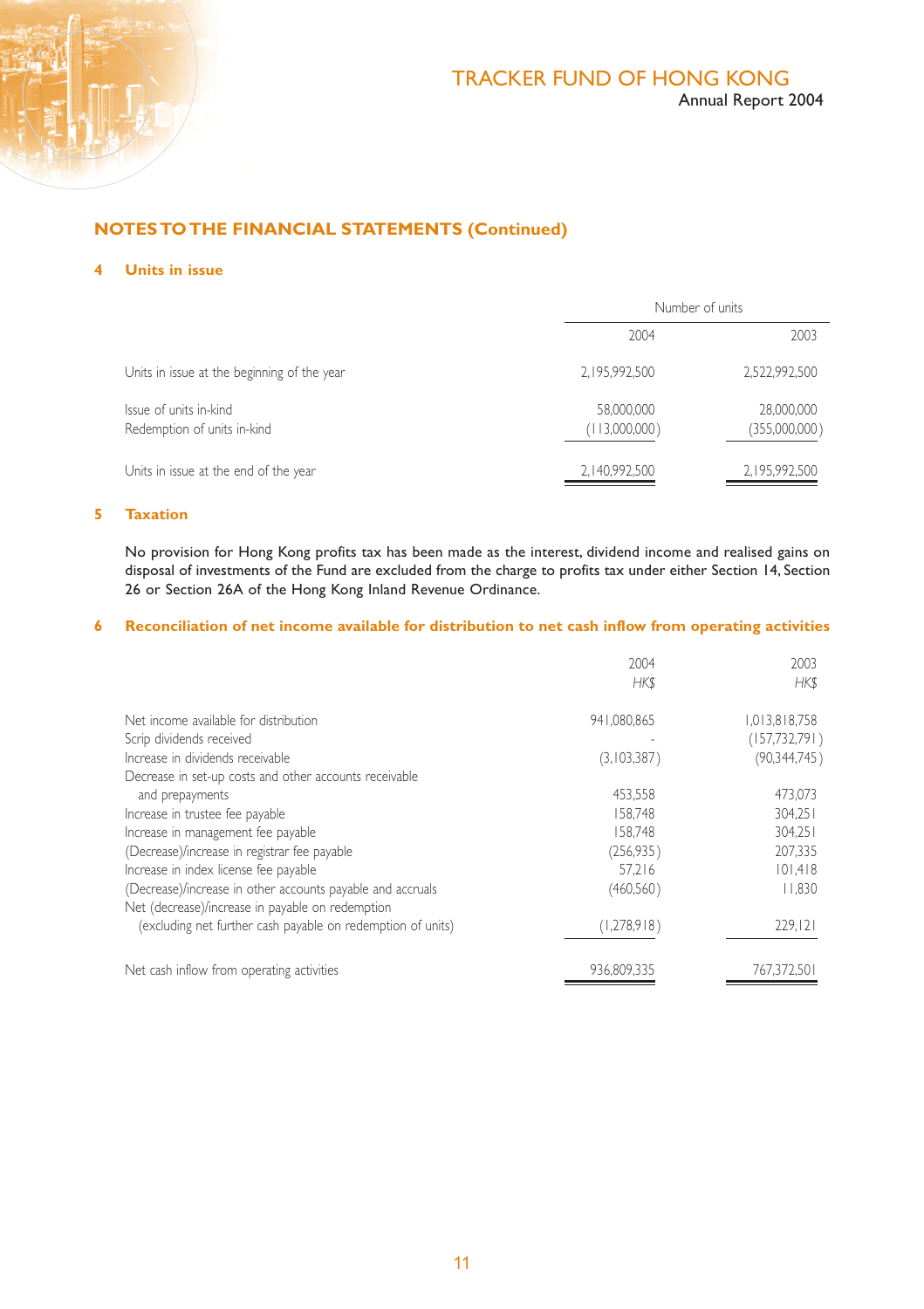

# **NOTES TO THE FINANCIAL STATEMENTS (Continued)**

#### **7 Transactions with the Manager and its Connected Persons**

Connected Persons of the Manager are those as defined in the SFC Code. All transactions entered into during the year between the Fund and the Manager and its Connected Persons were carried out in the normal course of business and on normal commercial terms. To the best of the Manager's knowledge, the Fund does not have any other transactions with Connected Persons except for what is disclosed below.

The directors and officers of the Manager may transact in the units of the Fund as principal provided that prior written notice is obtained from the Trustee. As of 31st December 2004, the directors and officers of the Manager together held 97,540 units in the Fund (2003: 86,420 units).

#### **(a) Management fee**

The fee payable to the Manager is calculated at the following annual rates of the net asset value of the Fund on the last dealing day in the relevant quarter:

| For first HK\$15 billion of the net asset value                | 0.050% |
|----------------------------------------------------------------|--------|
| For next HK\$15 billion of the net asset value                 | 0.045% |
| For next HK\$15 billion of the net asset value                 | 0.030% |
| Any amount by which the net asset value exceeds HK\$45 billion | 0.025% |

The management fee is accrued daily and is payable quarterly in arrears.

#### **(b) Trustee fee**

The fee payable to the Trustee is calculated at the following annual rates of the net asset value of the Fund of the last dealing day in the relevant quarter:

| For first HK\$15 billion of the net asset value                | 0.050% |
|----------------------------------------------------------------|--------|
| For next HK\$15 billion of the net asset value                 | 0.045% |
| For next HK\$15 billion of the net asset value                 | 0.030% |
| Any amount by which the net asset value exceeds HK\$45 billion | 0.025% |

The trustee fee is accrued daily and payable quarterly in arrears.

#### **(c) Bank balances**

Bank balances are maintained with the Trustee. Bank balances held with the Trustee as at 31st December 2004 was HK\$61,533,682 (2003: HK\$56,339,632). During the year, interest earned on the above bank balances was HK\$309,753 (2003: HK\$1,184,221).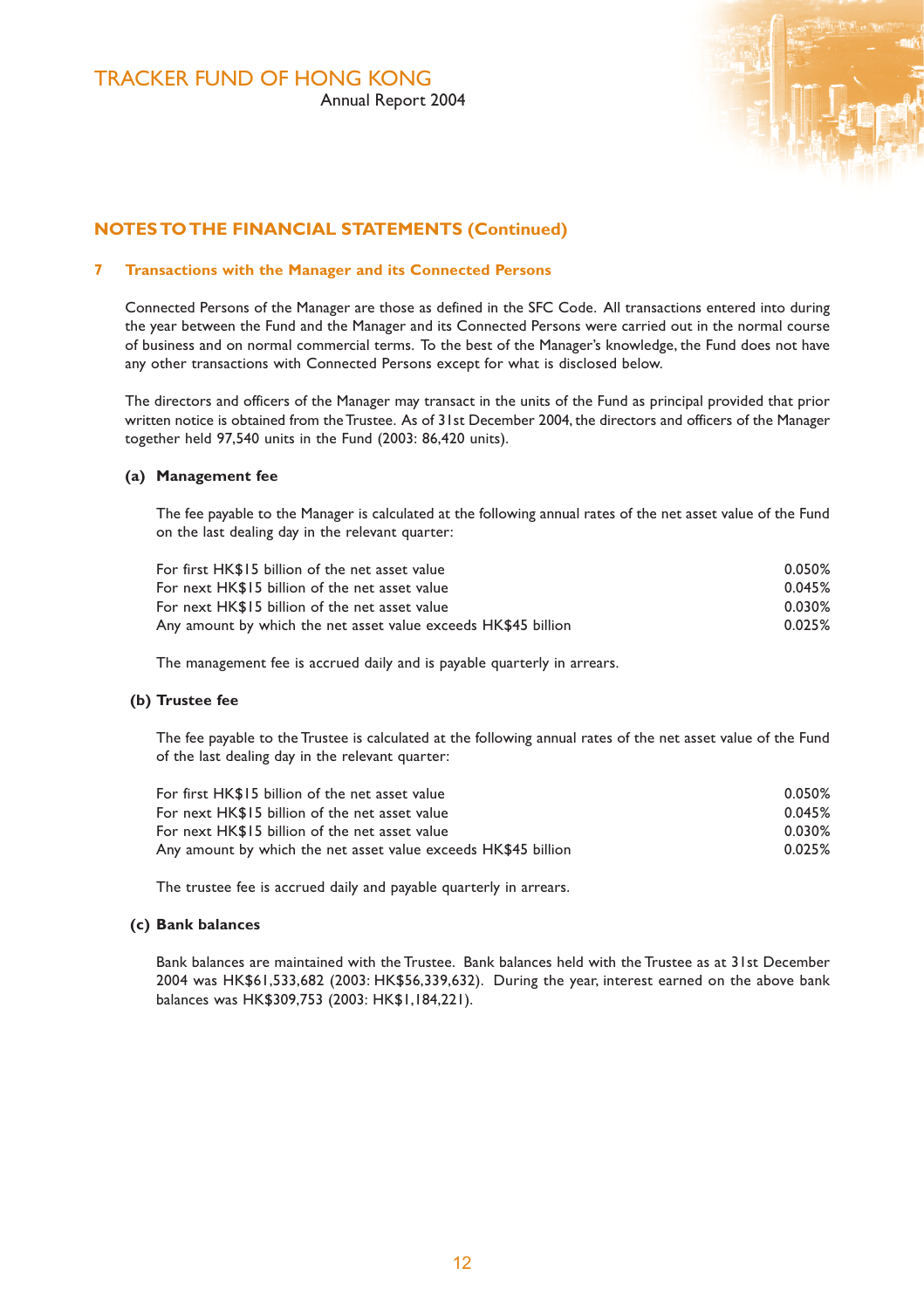# **NOTES TO THE FINANCIAL STATEMENTS (Continued)**

#### **8 Other fees**

#### **(a) Registrar fee**

The fee payable to the Registrar is calculated based on the number of Unitholders on the register on the first business day of the relevant month at the following fee scale, subject to a monthly maximum aggregate registrar fee of HK\$1,000,000:

|                                                                  | HK\$ (ber month) |
|------------------------------------------------------------------|------------------|
| For first 2,000 Unitholders                                      | 9.500            |
| For every additional 1,000 Unitholders up to 100,000 Unitholders | 2.000            |
| For every additional 1,000 Unitholders up to 200,000 Unitholders | 1.800            |
| For every additional 1,000 Unitholders up to 300,000 Unitholders | 1.500            |
| For every additional 1,000 Unitholders above 300,000 Unitholders | 1.200            |

In addition, the Registrar is reimbursed for all of its out-of-pocket expenses incurred in connection with performing its services.

The registrar fee is accrued daily and is payable monthly in advance.

#### **(b) Conversion agent fee**

The Conversion Agent receives the higher of a monthly retainer fee of HK\$16,000 plus a transaction fee of HK\$12,000 for each creation and redemption application, and a minimum monthly fee of HK\$36,000.

The conversion agent fee is accrued daily and payable monthly in arrears.

#### **(c) Index license fee**

The index license fee is calculated at the rate of 0.015% per annum on the daily average net asset value of the Fund, subject to a minimum of US\$10,000 per annum.

The index license fee is accrued daily and is payable quarterly in arrears.

#### **9 Major non-cash transactions**

In accordance with the Fund's Trust Deed and since the termination of the Tap agreement, units can only be issued through an in-kind creation of an Index Basket and not through a cash subscription. For each Creation Unit (of 1,000,000 units), the Fund receives an Index Basket consisting of constituent shares as determined by the Manager on a daily basis. During the year, the Fund issued 58,000,000 units (2003: 28,000,000 units) in exchange for Index Baskets consisting of investments valued at a total of HK\$727,707,495 (2003: HK\$261,166,401)<sup>1</sup> by the Manager at the time of issue.

In accordance with the Fund's Trust Deed, units can only be redeemed in-kind and are not redeemable for cash. During the year, the Fund redeemed 113,000,000 units (2003: 355,000,000 units) in exchange for Index Baskets consisting of investments valued at HK\$1,541,439,627 (2003: HK\$3,813,707,606)<sup>1</sup> by the Manager.

excluding dividend equivalent amount and further cash amount.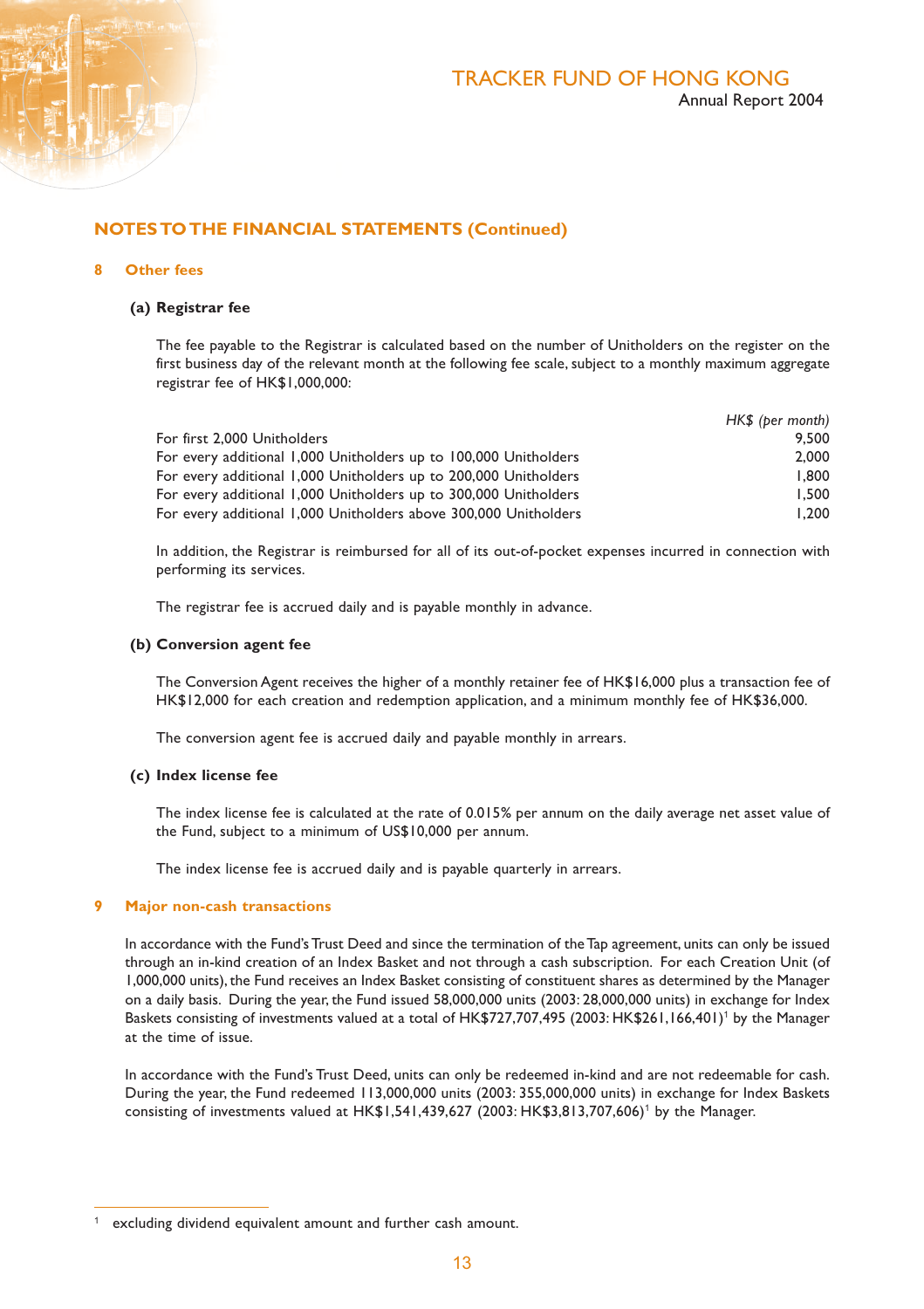

### **NOTES TO THE FINANCIAL STATEMENTS (Continued)**

#### **10 Soft dollar practices**

The Manager may effect transactions, provided that any such transaction is consistent with standards of "best execution", by or through the agency of another person for the account of the Fund with whom the Manager or any of its Connected Persons have an arrangement under which that party will from time to time provide to or procure for the Manager or any of its Connected Persons goods, services or other benefits (such as research and advisory services, computer hardware associated with specialised software or research services and performance measures) the nature of which is such that their provision can reasonably be expected to benefit the Fund as a whole and may contribute to an improvement in the performance of the Fund. For the avoidance of doubt, such goods and services may not include travel, accommodation, entertainment, general administrative goods or services, general office equipment or premises, membership fees, employees' salaries or direct money payments.

Since the inception of the Fund, the Manager had not participated in any soft dollar arrangements in respect of any transactions for the account of the Fund.

#### **11 Investment limitation and prohibitions under the SFC Code**

The SFC Code allows the Fund to invest in constituent securities issued by a single issuer for more than 10% of the Fund's net asset value provided that the investment is limited to any constituent securities that each accounts for more than 10% of the weighting of the Index and the Fund's holding of any such constituent securities may not exceed their respective weightings in the Index (except as a result of changes in the composition of the Index and the excess is transitional and temporary in nature).

Constituent stocks that account for more than 10% of the net asset value of the Fund as at 31st December 2004 were as follows:

| Respective weighting<br>in the Index (%) |      | % of net asset value |      |
|------------------------------------------|------|----------------------|------|
| 2004                                     | 2003 | 2004                 | 2003 |
| 33.5                                     | 34.8 | 33.4                 | 34.6 |
| 11.7                                     | 12.2 | 11.6                 |      |
|                                          |      |                      |      |

#### **12 Approval of Financial Statements**

The financial statements were approved by the Trustee and the Manager on 31st March 2005.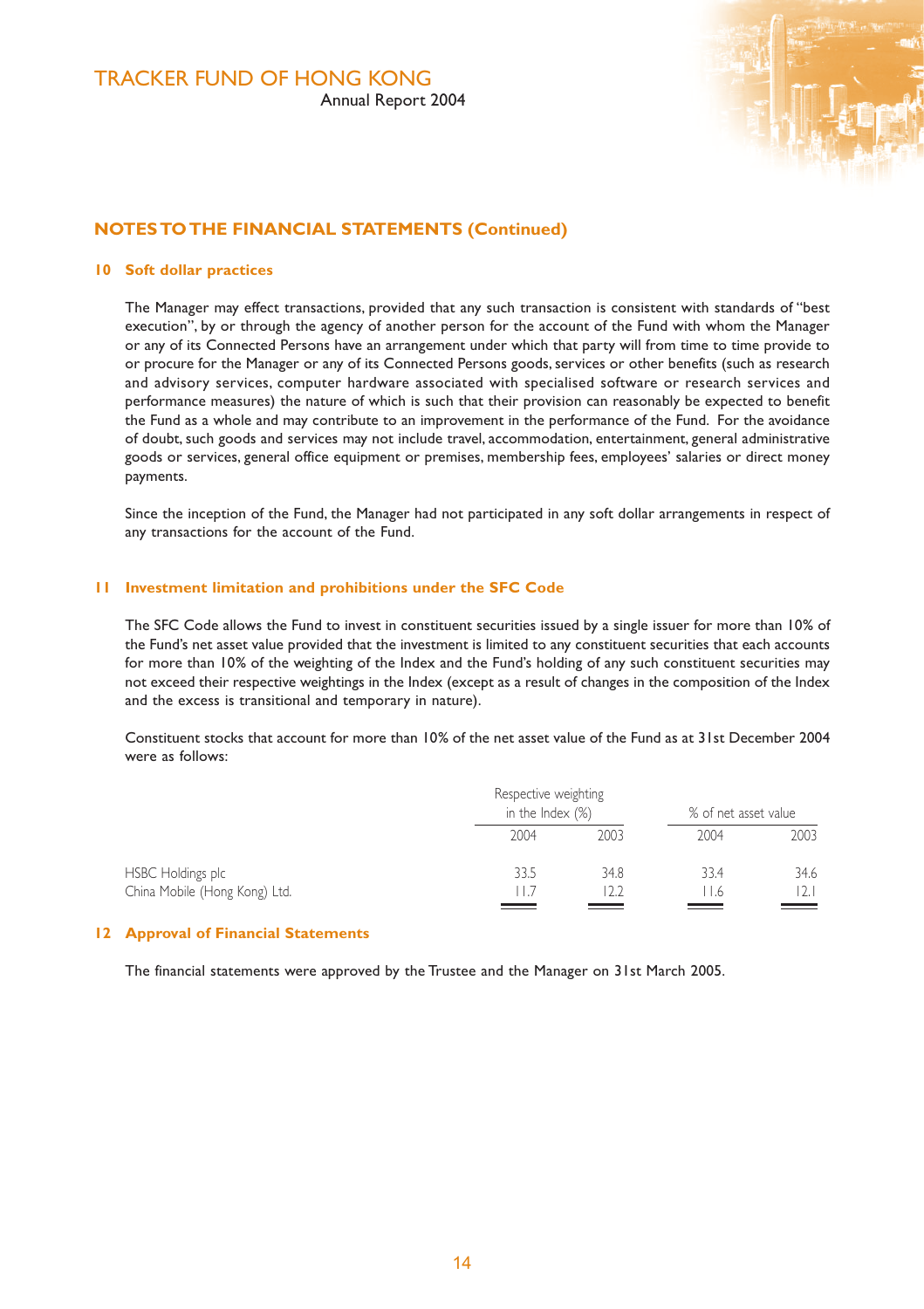

**INVESTMENT PORTFOLIO As at 31st December 2004**

|                                                                                                                                                                                     | Holdings                                                                         | Market value<br>HK\$                                                                                        | % of net<br>assets                             |
|-------------------------------------------------------------------------------------------------------------------------------------------------------------------------------------|----------------------------------------------------------------------------------|-------------------------------------------------------------------------------------------------------------|------------------------------------------------|
| <b>Hong Kong</b><br>Listed investments (99.5%)<br><b>Equities (99.5%)</b>                                                                                                           |                                                                                  |                                                                                                             |                                                |
| Properties (12.1%)                                                                                                                                                                  |                                                                                  |                                                                                                             |                                                |
| Cheung Kong (Holdings) Ltd.<br>Hang Lung Properties Ltd.<br>Henderson Investment Ltd.<br>Henderson Land Development Co. Ltd.<br>Sun Hung Kai Properties Ltd.<br>Wheelock & Co. Ltd. | 16.023.212<br>22.830.808<br>19,488,116<br>12,557,411<br>16,610,620<br>14,058,028 | 1,241,798,930<br>273.969.696<br>221,190,117<br>507,319,404<br>1,291,475,705<br>179,942,758<br>3,715,696,610 | 4.0<br>0.9<br>0.7<br>1.7<br>4.2<br>0.6<br> 2.1 |
| <b>Finance (42.3%)</b>                                                                                                                                                              |                                                                                  |                                                                                                             |                                                |
| Bank of East Asia, Ltd., The<br>BOC Hong Kong (Holdings) Limited<br>Hang Seng Bank Ltd.<br><b>HSBC Holdings plc</b>                                                                 | 10.242.884<br>73.143.136<br>13.227.114<br>77,055,958                             | 247,365,649<br>1,086,175,569<br>1,428,528,312<br>10,248,442,414<br>13,010,511,944                           | 0.8<br>3.5<br>4.6<br>33.4<br>42.3              |
| Utilities (6.1%)                                                                                                                                                                    |                                                                                  |                                                                                                             |                                                |
| CLP Holdings Ltd.<br>Hong Kong Electric Holdings Ltd.<br>Hong Kong & China Gas Co. Ltd., The                                                                                        | 16,658,585<br>14,763,189<br>38,596,957                                           | 744,638,750<br>524,093,210<br>619,481,160<br>1,888,213,120                                                  | 2.4<br>1.7<br>2.0<br>6.1                       |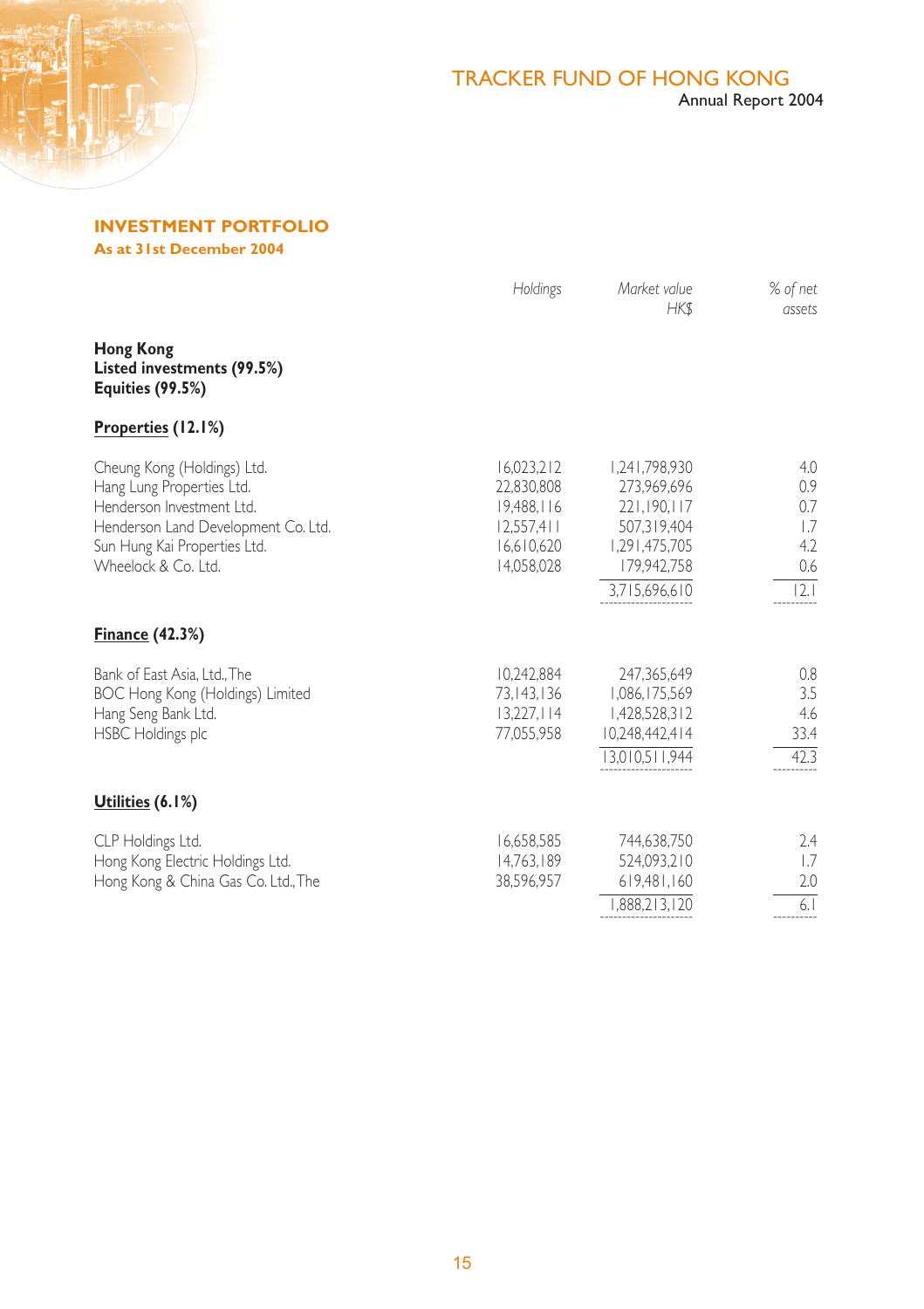# TRACKER FUND OF HONG KONG

Annual Report 2004



# **INVESTMENT PORTFOLIO (Continued)**

**As at 31st December 2004**

|                                                                                                                                                                                                                                                                                                                                                                                                                                                                                                                                                                                                                                              | Holdings                                                                                                                                                                                                                                                                             | Market value<br>HK\$                                                                                                                                                                                                                                                                                           | % of net<br>assets                                                                                                                                                         |
|----------------------------------------------------------------------------------------------------------------------------------------------------------------------------------------------------------------------------------------------------------------------------------------------------------------------------------------------------------------------------------------------------------------------------------------------------------------------------------------------------------------------------------------------------------------------------------------------------------------------------------------------|--------------------------------------------------------------------------------------------------------------------------------------------------------------------------------------------------------------------------------------------------------------------------------------|----------------------------------------------------------------------------------------------------------------------------------------------------------------------------------------------------------------------------------------------------------------------------------------------------------------|----------------------------------------------------------------------------------------------------------------------------------------------------------------------------|
| Commerce and Industry (39.0%)                                                                                                                                                                                                                                                                                                                                                                                                                                                                                                                                                                                                                |                                                                                                                                                                                                                                                                                      |                                                                                                                                                                                                                                                                                                                |                                                                                                                                                                            |
| Cathay Pacific Airways Ltd.<br>Cheung Kong Infrastructure Holdings Ltd.<br>China Merchants Holdings (International) Co. Ltd.<br>China Mobile (Hong Kong) Ltd.<br>China Resources Enterprises, Ltd.<br>China Unicom Ltd.<br>CITIC Pacific Ltd.<br><b>CNOOC Limited</b><br>COSCO Pacific Limited<br>Denway Motors Ltd.<br>Esprit Holdings Ltd.<br>Hutchison Whampoa Ltd.<br>Johnson Electric Holdings Ltd.<br>Lenovo Group Ltd.<br>(previously known as Legend Group Ltd.)<br>Li & Fung Ltd.<br>MTR Corporation Ltd.<br>PCCW I imited<br>Swire Pacific Ltd. (A shares)<br>Wharf (Holdings) Ltd., The<br>Yue Yuen Industrial (Holdings) Limited | 23,306,172<br>15.594.453<br>14.809.600<br>135,686,905<br>14.562.706<br>86.905.779<br>15.151.486<br>283,995,396<br>14.911.043<br>49.645.600<br>8,253,342<br>29,381,840<br>25,417,661<br>51,700,906<br>20,165,561<br>37,055,556<br>37,156,923<br>6,433,560<br>16,928,776<br>11,206,558 | 342,600,728<br>350.095.470<br>216.960.640<br>3,575,349,947<br>176,936,878<br>534.470.541<br>334.847.841<br>1,185,680,778<br>240,067,792<br>137.766.540<br>387,907,074<br>2,137,528,860<br>191,903,341<br>120,204,606<br>264,168,849<br>461,341,672<br>182,997,846<br>418,181,400<br>460,462,707<br>239,820,341 | $\mathbf{L}$<br>$\mathbf{L}$<br>0.7<br>$ $ .6<br>0.6<br>1.7<br>$\mathbf{L}$<br>3.9<br>0.8<br>0.4<br>1.3<br>7.0<br>0.6<br>0.4<br>0.9<br>1.5<br>0.6<br>$\perp$<br>1.5<br>0.8 |
|                                                                                                                                                                                                                                                                                                                                                                                                                                                                                                                                                                                                                                              |                                                                                                                                                                                                                                                                                      | 11,959,293,851                                                                                                                                                                                                                                                                                                 | 39.0                                                                                                                                                                       |
| Total listed investments                                                                                                                                                                                                                                                                                                                                                                                                                                                                                                                                                                                                                     |                                                                                                                                                                                                                                                                                      | 30,573,715,525                                                                                                                                                                                                                                                                                                 | 99.5                                                                                                                                                                       |
| Other net assets                                                                                                                                                                                                                                                                                                                                                                                                                                                                                                                                                                                                                             |                                                                                                                                                                                                                                                                                      | 149,068,793                                                                                                                                                                                                                                                                                                    | 0.5                                                                                                                                                                        |
| Net assets at 31st December 2004                                                                                                                                                                                                                                                                                                                                                                                                                                                                                                                                                                                                             |                                                                                                                                                                                                                                                                                      | 30,722,784,318                                                                                                                                                                                                                                                                                                 | 100.0                                                                                                                                                                      |
| Total investments, at cost                                                                                                                                                                                                                                                                                                                                                                                                                                                                                                                                                                                                                   |                                                                                                                                                                                                                                                                                      | 21,682,834,292                                                                                                                                                                                                                                                                                                 |                                                                                                                                                                            |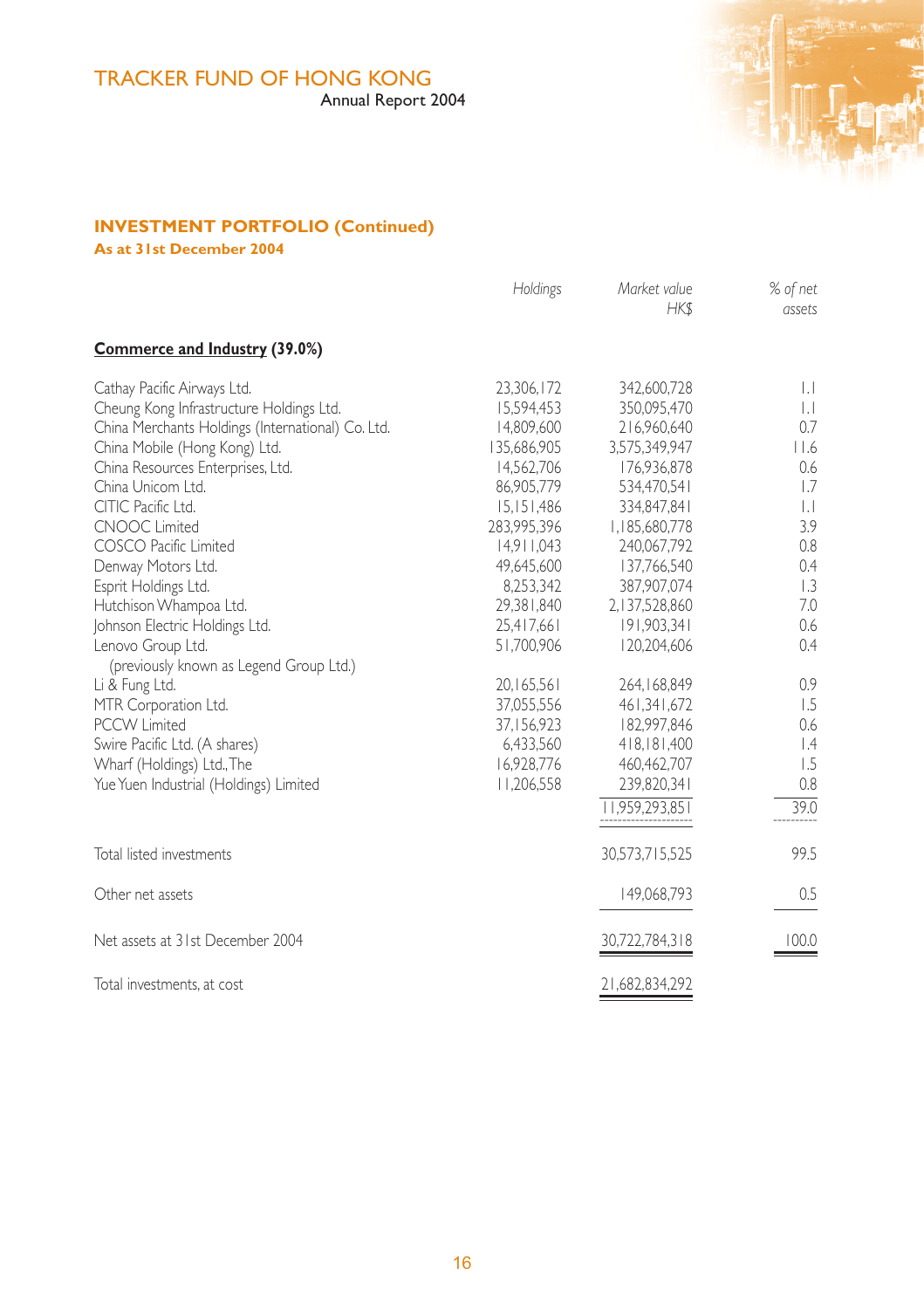

# **STATEMENT OF MOVEMENTS IN INVESTMENT PORTFOLIO**

**For the year ended 31st December 2004**

|                                                                                                                                                                                                                                                                                                                                                                                                                               | Holdings                                                                                                                                                             |                                                                                                                                                                        |                                                                                                                                                                           |                                                                                                                                                                                                   |
|-------------------------------------------------------------------------------------------------------------------------------------------------------------------------------------------------------------------------------------------------------------------------------------------------------------------------------------------------------------------------------------------------------------------------------|----------------------------------------------------------------------------------------------------------------------------------------------------------------------|------------------------------------------------------------------------------------------------------------------------------------------------------------------------|---------------------------------------------------------------------------------------------------------------------------------------------------------------------------|---------------------------------------------------------------------------------------------------------------------------------------------------------------------------------------------------|
|                                                                                                                                                                                                                                                                                                                                                                                                                               | 2003                                                                                                                                                                 | Additions                                                                                                                                                              | <b>Disposals</b>                                                                                                                                                          | 2004                                                                                                                                                                                              |
| Hong Kong<br><b>Listed investments</b><br><b>Equities</b>                                                                                                                                                                                                                                                                                                                                                                     |                                                                                                                                                                      |                                                                                                                                                                        |                                                                                                                                                                           |                                                                                                                                                                                                   |
| <b>Properties</b>                                                                                                                                                                                                                                                                                                                                                                                                             |                                                                                                                                                                      |                                                                                                                                                                        |                                                                                                                                                                           |                                                                                                                                                                                                   |
| Cheung Kong (Holdings) Ltd.<br>Hang Lung Properties Ltd.<br>Henderson Investment Ltd.<br>Henderson Land Development Co. Ltd.<br>Sun Hung Kai Properties Ltd.<br>Wheelock & Co. Ltd.                                                                                                                                                                                                                                           | 16,634,719<br>20,749,761<br>20,232,829<br>13,036,810<br>17,245,179<br>14,594,593                                                                                     | 438,536<br>3,483,610<br>533,400<br>343,687<br>454,625<br>384,739                                                                                                       | 1,050,043<br>1,402,563<br>1,278,113<br>823,086<br>1,089,184<br>921,304                                                                                                    | 16,023,212<br>22,830,808<br>19,488,116<br>12,557,411<br>16,610,620<br>14,058,028                                                                                                                  |
| <b>Finance</b>                                                                                                                                                                                                                                                                                                                                                                                                                |                                                                                                                                                                      |                                                                                                                                                                        |                                                                                                                                                                           |                                                                                                                                                                                                   |
| Bank of East Asia, Ltd., The<br>BOC Hong Kong (Holdings) Limited<br>Hang Seng Bank Ltd.<br>HSBC Holdings plc                                                                                                                                                                                                                                                                                                                  | 10,506,445<br>75,938,684<br>13,732,650<br>78,666,876                                                                                                                 | 279,188<br>2,002,011<br>362,038<br>2,804,566                                                                                                                           | 542,749<br>4,797,559<br>867,574<br>4,415,484                                                                                                                              | 10,242,884<br>73, 143, 136<br>13,227,114<br>77,055,958                                                                                                                                            |
| <b>Utilities</b>                                                                                                                                                                                                                                                                                                                                                                                                              |                                                                                                                                                                      |                                                                                                                                                                        |                                                                                                                                                                           |                                                                                                                                                                                                   |
| CLP Holdings Ltd.<br>Hong Kong Electric Holdings Ltd.<br>Hong Kong & China Gas Co. Ltd.,The                                                                                                                                                                                                                                                                                                                                   | 17,294,829<br>15,327,193<br>40,536,940                                                                                                                               | 455,959<br>404,076<br>1,068,691                                                                                                                                        | 1,092,203<br>968,080<br>3,008,674                                                                                                                                         | 16,658,585<br>14,763,189<br>38,596,957                                                                                                                                                            |
| <b>Commerce and industry</b>                                                                                                                                                                                                                                                                                                                                                                                                  |                                                                                                                                                                      |                                                                                                                                                                        |                                                                                                                                                                           |                                                                                                                                                                                                   |
| Cathay Pacific Airways Ltd.<br>Cheung Kong Infrastructure Holdings Ltd.<br>China Merchants Holdings (International) Co. Ltd.<br>China Mobile (Hong Kong) Ltd.<br>China Resources Enterprises, Ltd.<br>China Unicom Ltd.<br>CITIC Pacific Ltd.<br><b>CNOOC Limited</b><br>COSCO Pacific Limited<br>Denway Motors Ltd.<br>Esprit Holdings Ltd.<br>Hutchison Whampoa Ltd.<br>Johnson Electric Holdings Ltd.<br>Lenovo Group Ltd. | 23,995,917<br>16,189,066<br>141,290,696<br>14,989,792<br>90,159,274<br>15,715,038<br>58,995,481<br>15,434,203<br>8,553,641<br>30,618,053<br>26,387,674<br>53,659,471 | 634,904<br>426,797<br>15,362,000<br>4,072,885<br>397,100<br>2,377,948<br>414.514<br>302,909,335<br>407,403<br>51,542,000<br>225,821<br>807,186<br>695,691<br>1,415,801 | 1,324,649<br>1,021,410<br>552,400<br>9,676,676<br>824,186<br>5,631,443<br>978,066<br>77,909,420<br>930,563<br>1,896,400<br>526,120<br>2,043,399<br>1,665,704<br>3,374,366 | 23,306,172<br>15,594,453<br>14,809,600<br>135,686,905<br>14,562,706<br>86,905,779<br>15,151,486<br>283,995,396<br>14,911,043<br>49,645,600<br>8,253,342<br>29,381,840<br>25,417,661<br>51,700,906 |
| (previously known as Legend Group Ltd.)<br>Li & Fung Ltd.<br>MTR Corporation Ltd.<br>PCCW Limited<br>Shanghai Industrial Holdings Ltd.<br>Swire Pacific Ltd. (A shares)<br>Television Broadcasts Ltd.<br>Whart (Holdings) Ltd., I he<br>Yue Yuen Industrial (Holdings) Limited                                                                                                                                                | 20,828,409<br>37,972,808<br>38,561,583<br>6,794,094<br>6,679,654<br>3, 145, 724<br>17,575,392<br>11,520,649                                                          | 550,279<br>1,096,041<br>1,016,619<br>179,344<br>176, 118<br>82,936<br>463,325<br>306,753                                                                               | 1,213,127<br>2,013,293<br>2,421,279<br>6,973,438<br>422,212<br>3,228,660<br>1,109,941<br>620,844                                                                          | 20,165,561<br>37,055,556<br>37,156,923<br>6,433,560<br>16,928,776<br>11,206,558                                                                                                                   |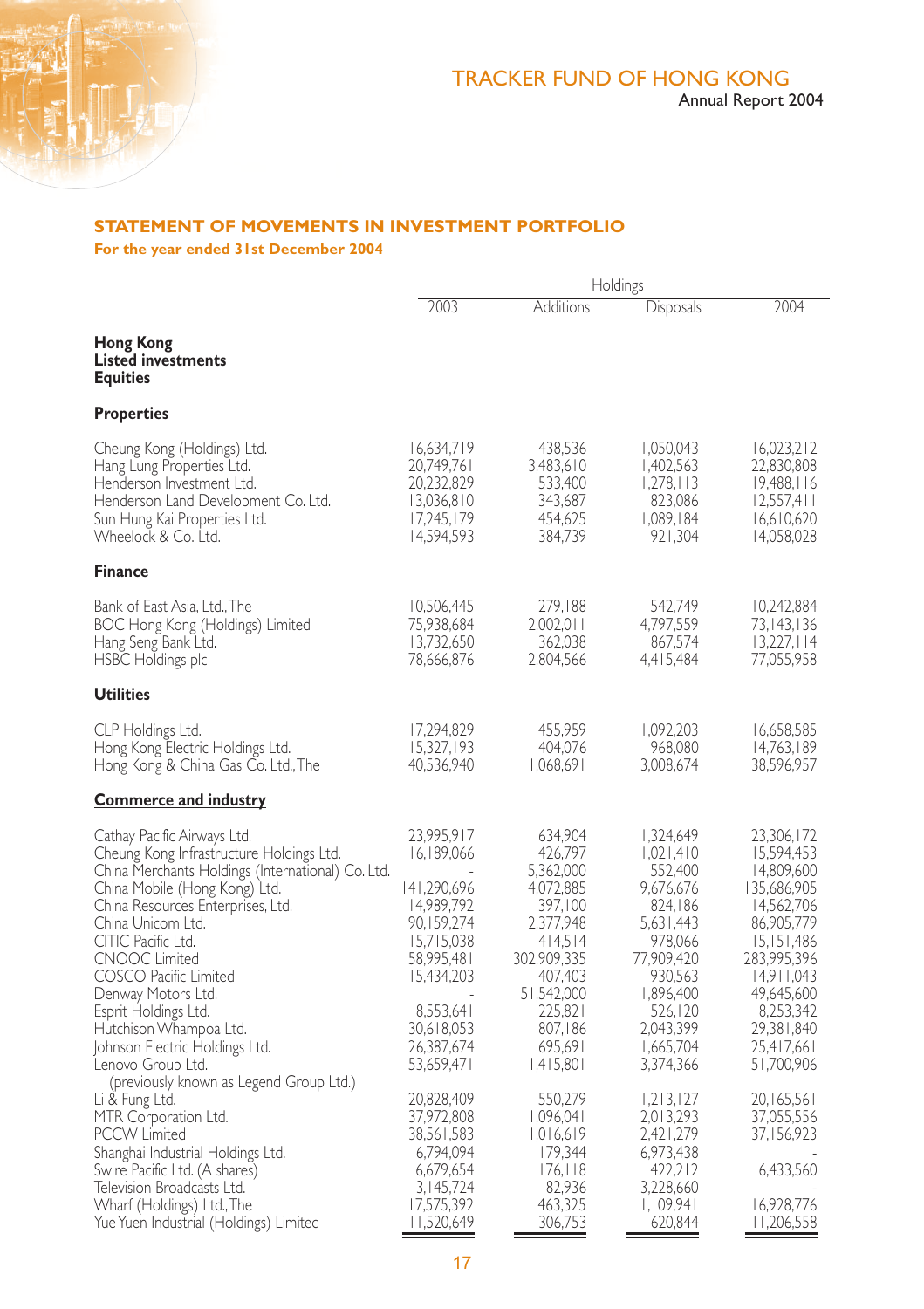

# **ADMINISTRATION AND MANAGEMENT**

### **Directors of the Manager**

Mr. Vincent Duhamel Ms. Yan-Yan Li

# **Members of the Supervisory Committee**

Mr. Marvin Cheung Mr. Fong Hup Ms. Karen Kemp Mr. Lawrence Fok Prof. Tsang Shu-ki

# **Trustee and custodian**

State Street Bank and Trust Company 32nd Floor Two Exchange Square 8 Connaught Place Central Hong Kong

### **Registrar**

Computershare Hong Kong Investor Services Limited Shops 1712 - 1716 17th Floor Hopewell Centre 183 Queen's Road East Hong Kong

### **Manager**

State Street Global Advisors Asia Limited 32nd Floor Two Exchange Square 8 Connaught Place Central Hong Kong

### **Promoter**

Exchange Fund Investment Limited 87th Floor Two International Finance Centre 8 Finance Street **Central** Hong Kong

# **Conversion agent**

HK Conversion Agency Services Limited 2nd Floor Vicwood Plaza 199 Des Voeux Road Central Hong Kong

# **Auditors**

PricewaterhouseCoopers 22nd Floor Prince's Building Central Hong Kong